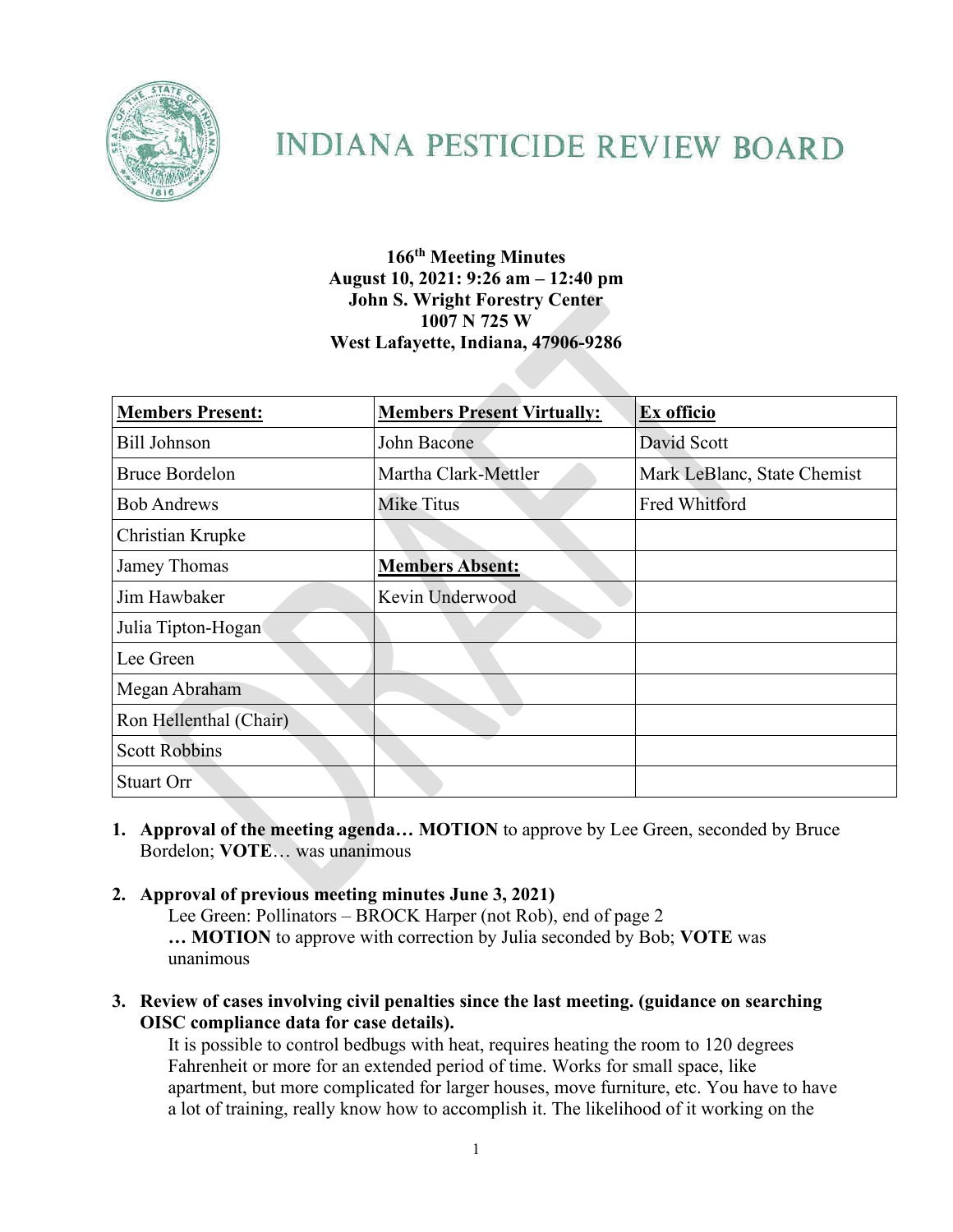first time is low. It's a serious problem in the industry. This company was fined because they weren't registered. There's also discussion of whether it's legal to rent out the equipment, let the homeowners do it themselves—but I think the likelihood of success then is almost nill. I think this is an area we're going to see more problems in the futures. I think it also has some relevance to our upcoming discussion concerning the mosquito adulticide spraying on individual properties— These are things that don't really belong to any category, there's a lack of sufficient training on how to do it right. How to do it without harming the neighbors and the environment. There've only been a relatively few complaints on these, but now a lot of places are starting to claim that they can get rid of the pests with only a few heat treatments. And that is of some concern to me.

Scott Robbins: We have used heat remediations for the last decade, but we don't do a heat only remediation. I'd refer the board to the national pest management association, we do utilize their best practice guidance for canine inspection, thermal remediation, and so on. So check them out for more information.

Ron: My concern especially is the companies that use heat exclusively, touting it as a non-chemical solution.

Dave: Ron, can I ask Leo to explain how credentialling fits into using non-traditional pesticides?

Leo Reed (OISC Pesticide Applicator Licensing): If someone is using a device that we regulate, then licensure is required. This was a device made to remediate bedbugs, it is an EPA regulated device. Jay, this was your case, correct? Can you say a little more?

Jay Kelley (OISC Investigator): In this case, the individual was advertising it as renting only, but we discovered that he wasn't just renting it—yes, they would rent the equipment but then he'd take the device to the house, set it up, set the monitors up, he would remotely watch the monitors and make adjustments based on the readings—he claimed that he was just renting the equipment, but he was actively involved in the application of heat.

Dave: But again, for us to have involvement, it has to be a product that we regulate, and our definition of pesticide product does include devices intended for mitigating a pest. So this guy should have had a license. He was making an application. We didn't evaluate the efficacy, but there is some regulatory oversight to those folks.

Ron: Do you recall having had this kind of issue in the past?

Leo: Not so much the past year or two, but before Covid, it wasn't uncommon to get at least a call a week asking if they need a license to apply heat, which would of course lead to me asking several other questions.

Dave: Most other states don't have the broad definition of pesticide that includes devices, as we do, so unless you're from one of the southern states that have structural pest control laws, before FIFRA was ever enacted, there's a good chance that folks in other states can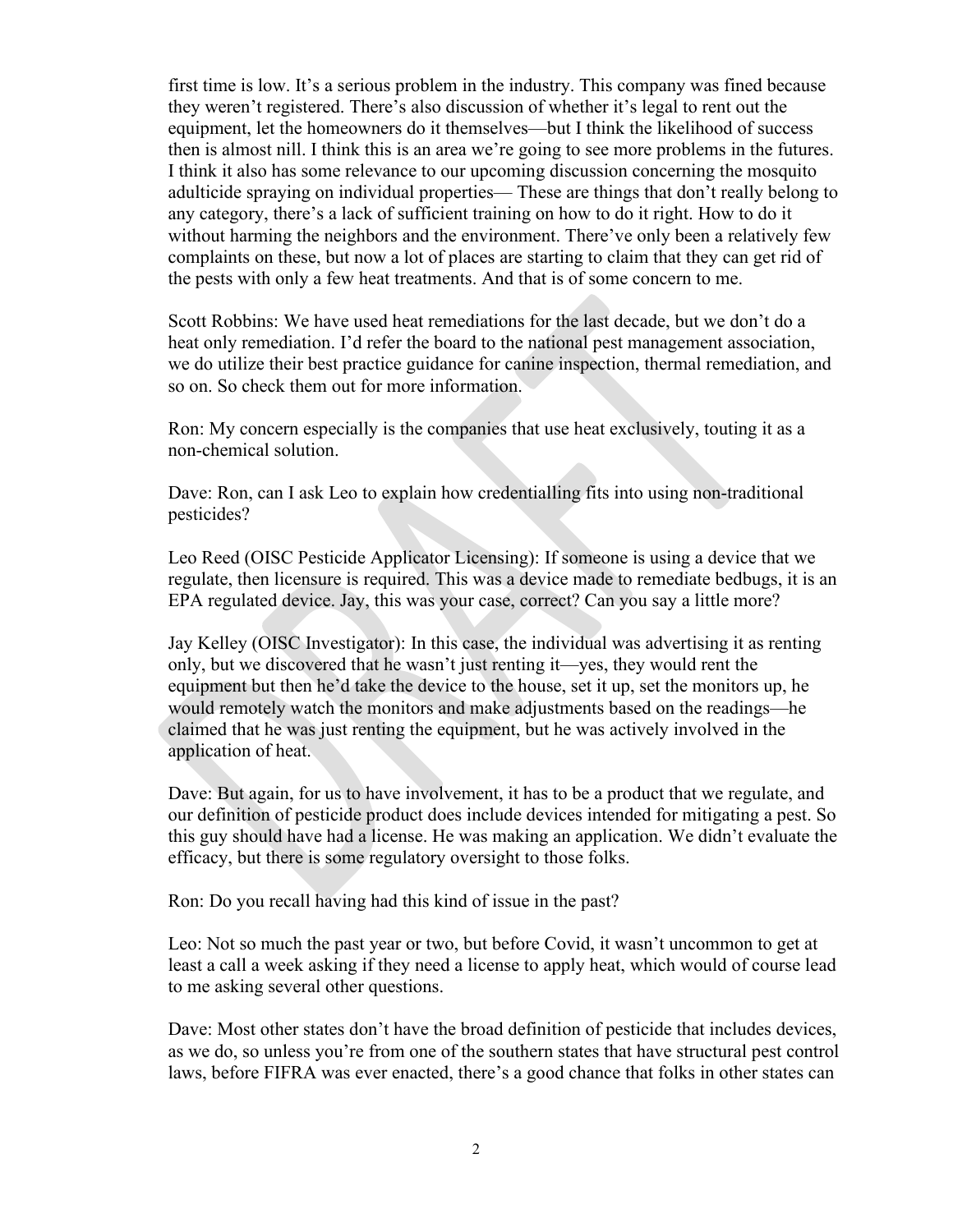operate these without licensure, they're in our regulatory net because our definition of pesticides and pesticide devices is wider than most states.

Ron: And am I correct that, if someone wants to register a pesticide device in Indiana, they are required to show efficacy?

Dave: Yes.

Ron: So they do have to provide some kind of proof.

Dave: And it all comes down to claims. Back in the days of the electric bug zappers, they'd make claims like 'draws in pests from five acres, kills 'em all, you're never gonna get a mosquito bite again." If that's your claim, you've gotta have data to support it. If your claim is nothing more than "any bug that stumbles into this zapper will be killed," that's a pretty easy claim to support. If all comes down to labeling.

Courtney: We have a question online as to which case number this is discussing.

Ron: The bedbug control was  $PS21 - 0038$ . If there are no more questions, we'll move on to the policy on private property mosquito control applications

### **4. Draft policy on private property mosquito control applications**

Dave Scott: This is a continuation of our discussion from the last meeting, whether that's community wide or control on private property. We've looked at this a little more in depth this time. I'll be walking us through how OISC is looking to address this. I do want to give Lee and Fred the opportunity to discuss… Eastern Equine Encephalitis.

Lee: There's several things going on with EEE. First there's enhanced surveillance, seeing what's out there, we are specifically targeting surveillance in the Northern tier of the state, where there is the habitat (bogs) to allow transmission of EEE, as well as to try to improve information and communication, I was told this morning that, this week, our updated website should be approved. That will go live, as well as working on an alert system. Our goal is, if we do have to do some aerial applications for mosquito control, we will use Bee Check to send an email notification to all of the registered apiarists in that area, so they can use Dr. Krupke's information to mitigate the impact to their hives. As of now, we have no cases.

Dave: So, Lee, if I understand—increased surveillance, you guys are still looking, trying to figure out if adulticiding or any mitigation measures will be necessary. Right now you're seeing none, but that could change overnight?

Lee: That's correct... Because that disease can be such a problem at such a small number. But we don't do the treatments as preventive, only in response to detected positives of EEE.

Ron: Lee, do you know, have there been any cases in Barry county, Michigan?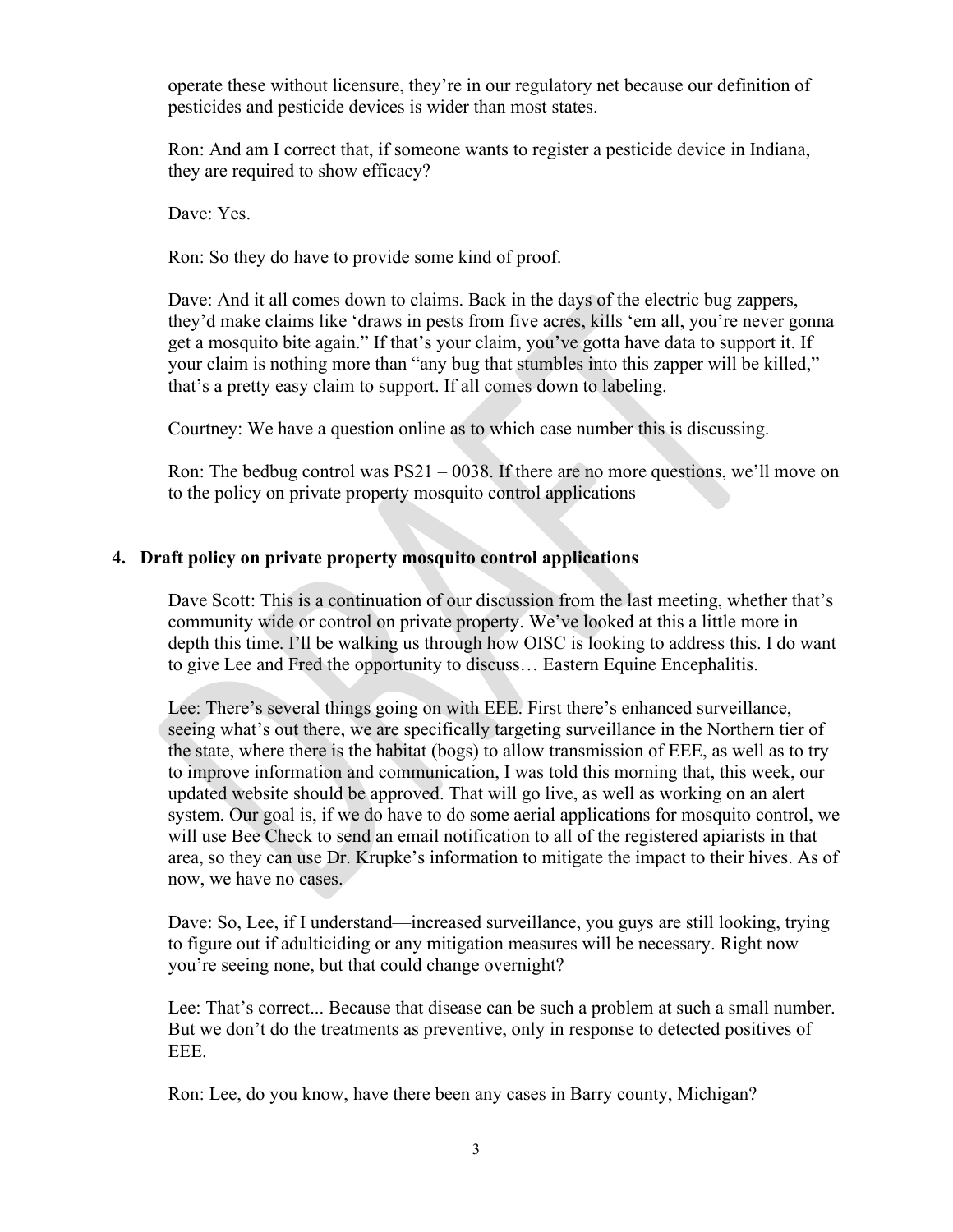Lee: I'm in close contact with the entomologist in Michigan and the one that does surveillance out of Michigan state, ant thus far, no positives. The only place so far in the States is Florida.

Dave: Dr. Whitford, Dr. Krupke, anything to add to that?

Fred: We followed up with the new publication that Chris and I did, mailed that to 180 people in the area, gave them a physical copy of it. Offered the free publication to Apiarist, to distribute at their meetings and they took advantage of that, they gave away several copies. Now that might not be in those northern counties, but that concept is getting out there in the hands of the educators. Lee, just keep us updated on that, so we can get it into the hands of extension, and up on the websites and so on, so people are aware that you're in charge of those applications, not us, that way everyone can be as informed as possible.

Lee: And that's what we want to encourage, utilizing Drift Watch and Bee Check as a way to communicate with the interested stakeholders so they can be alerted and take the measures to mitigate the impact to their hives. We also sent out notification to the National Organic program certifiers, so they can alert their members to contact us and make us aware.

Fred: Now, there seems to be an understanding with beekeepers that, if I'm spraying next to someone with bees, I'm required to notify them—but that's not true, correct? There's no legal requirement for that, right Dave?

Dave: No, there's no legal need for notification.

Fred: So that's just something we're doing voluntarily, that's not required.

Dave: Reference was made to using Bee Check. Bob or Beth – anything to add to that?

Beth Carter (OISC Investigator): There is a belief that prior notification is required, but that isn't the case.

Dave: If there are subsequent communications with this audience, is there any value of raising awareness of that point?

Beth: I think if we have people not doing something because they don't know, that's a problem. In my opinion, there should be as much education as possible, so the people understand that that is not how it's going to work. If they have a misconception of how it works, we should at least try to educate them

Dave: Maybe we have some discussions, Fred?

Fred: Sure. I like telling people how it is. I think we could do something to help educate people.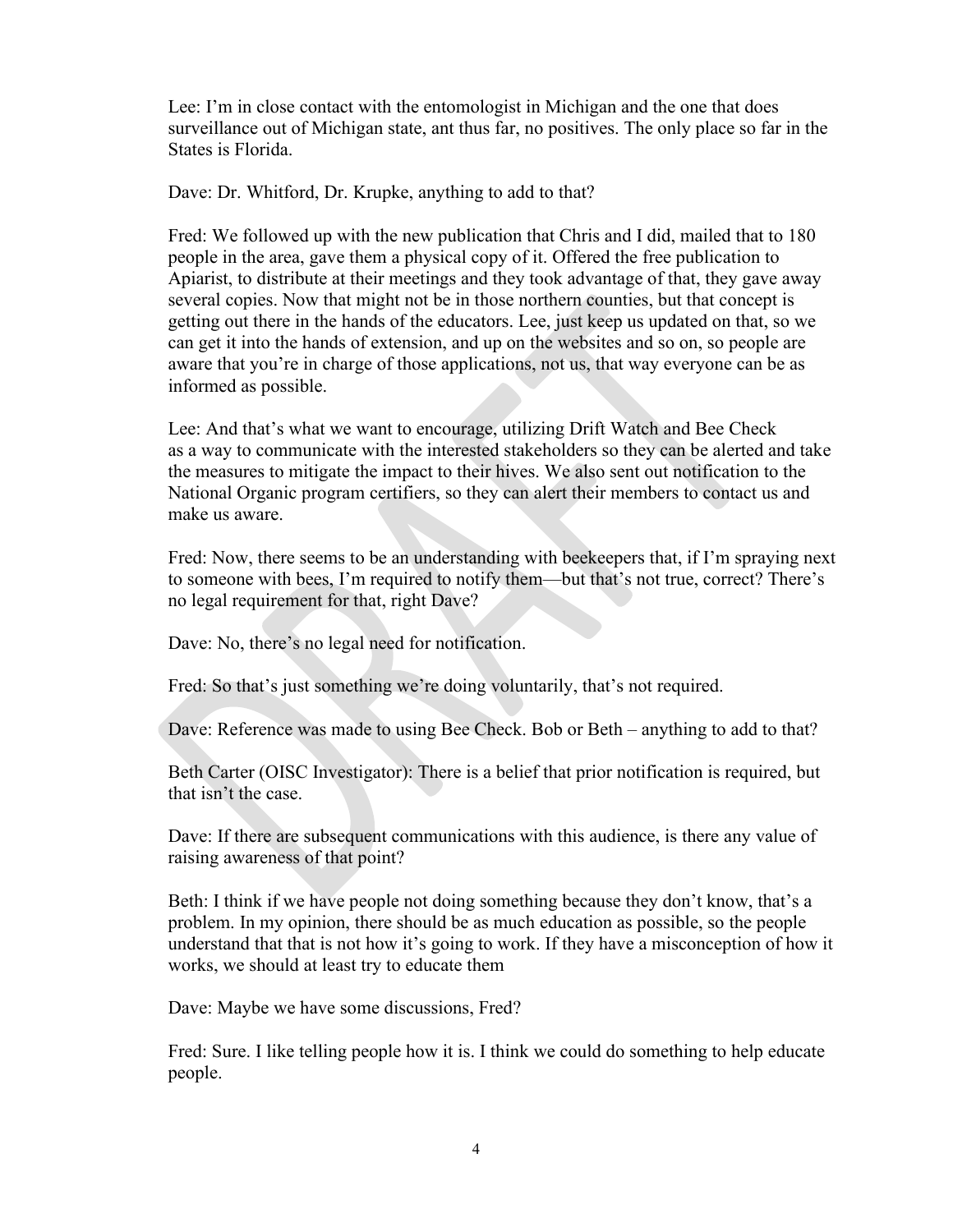Christian: In my experience of pushing Drift Watch/Bee Check, I think we're meeting the maximum of the people that will register. Those that are holdouts are (not likely to change their minds). Last year we had some bees being lost, a particular beekeeper, two communications that came from that are relaying

The other issue we didn't get into, there are people that don't agree with adulticiding, saying it doesn't work, and so on. We can advocate whether these products work as intended, we didn't get into that.

It's a pervasive sentiment among the beekeepers, it'll come up again, especially if we have to spray again. They question the efficacy, in some quarters, they didn't even want us to work on the publication.

Dave: Other comments or questions? Great discussion and great segue into our discussion about adulticiding. Think about those comments we discussed, because we are going to distinguish between community wide mosquito adulticiding and private property adulticiding, regardless of your opinion on efficacy, it is currently legal. Why are we concerned and why are we talking about it? OISC is usually a reactive agency, reacting to complaints. That means we're not usually ahead of issues, issues come to us through complainants, or when this board brings it to our attention, that's when it winds up on our radar. And off-target mosquito adulticiding is one of those issues. We've seen an increase over the past five of years of complaints of consumers relative to this issue. Keep in mind in this discussion the distinction between community-wide mosquito adulticiding versus private property type use. There are some legal differences and some differences in the products.

Off-target mosquito adulticiding private property versus community-wide. Our view is, if the label says you can do it, it's legal—we rely on the label. Our concern is non-target pesticide exposure to pollinators, wildlife, pets, humans. The complaints and inquiries are on the rise, double the typical number this year (so far).

Fred: And those are private and community-wide numbers together?

Dave: That is correct, up until recently, the private applications

Distinguishing between the two—

Community-wide:

- Applied by government
- Requires certification in category 8
- Primarily when adult mosquitos are most active
- Objective is to mitigate public health disease transmission
- Objective to mitigate nuisance biters (public service)
- Public oversight and accountability is part of the process
- Pre-notification guidance, since 2008

Private Property:

- Applications by for-hire commercial applicators
- Requires certification in 7a or 8,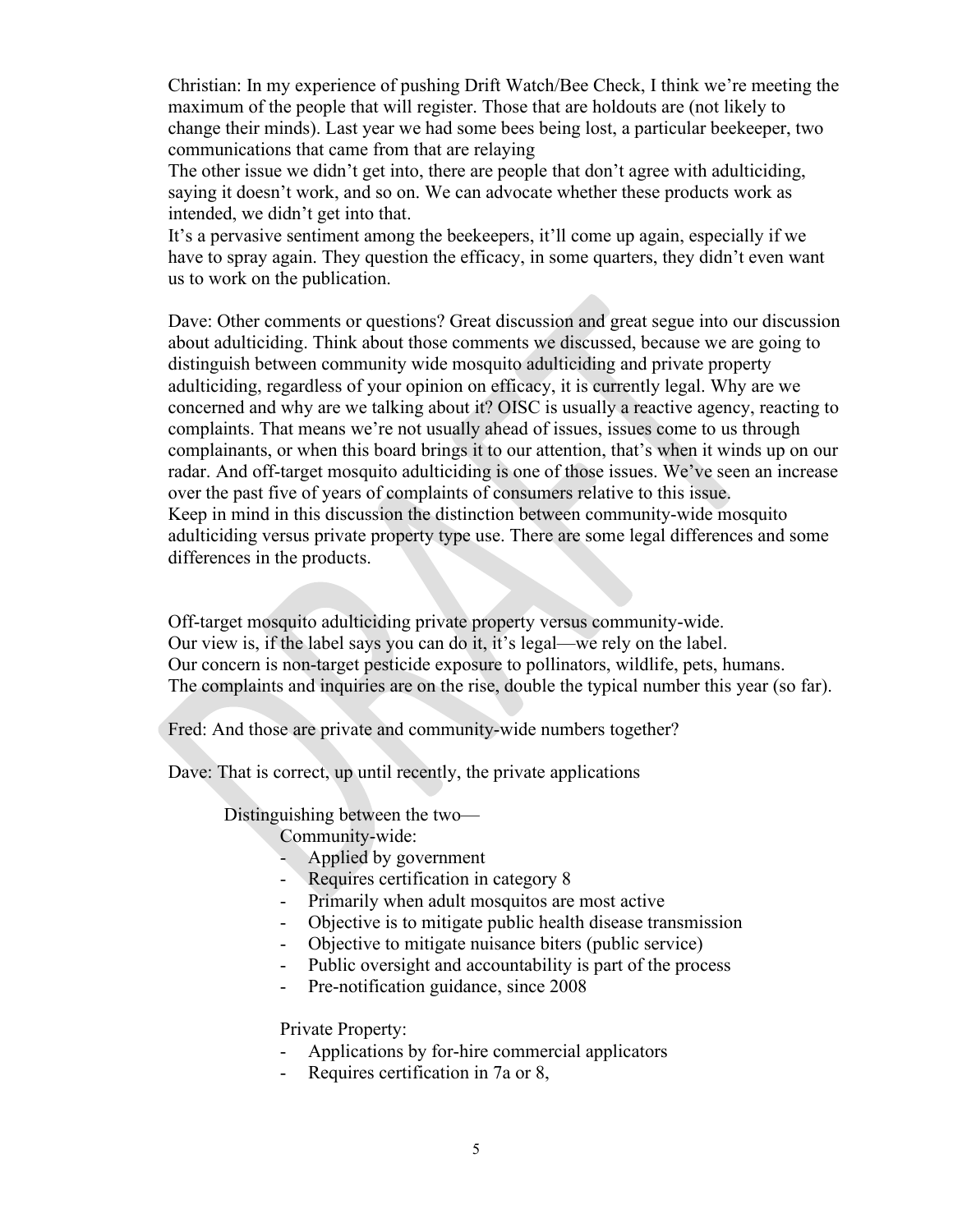- NOT 3a, 3b—those are lawn and landscape folks. Their licenses were never intended to address mosquito adulticiding because mosquitoes are not a lawn or ornamental pest
- Many applications scheduled during daylight (business hours) NOT when mosquitos are most active
- Objective is to benefit individual property owner
- Applicator is accountable to the contracting property owner only
- No guidance regarding pre-notification with the non-target neighbor

Fred: I'd like to ask Scott, would you add anything.

Scott: No, only distinction I'd make is community-wide uses non-residual synergized compact pesticide, the reason our process works during the daytime is we use residual, usually pyrethroid based products, we're targeting the underside of leaves or other surfaces, resting sites.

Bob: Do we have any idea of how many of these applications are being made?

Dave: Not a clue

Bob: So this could be miniscule?

Dave: Could be.

Ron: I think that this is not true, I think there are several companies that advertise for this service…Mosquito Joe's, based out of Michigan, I think, but targeting different areas in Indiana. The complaint I became aware of, the neighbor was upset that they were out there spraying. They were spraying, I think, during a mayfly emergence. The cars, trucks, they're conspicuous—they present themselves as being this kind of mosquito control. They use the disease as a reason why people would want to spray their property. I let them know they should contact OISC to express their concerns and they said, no, they just don't want to do that, they don't want to have a war with their neighbor. So I think this is more pervasive than the complaints indicate and I think this is worth investigation, and it's becoming even more so.

Julia: My take is that, the ease with which someone can start this sort of company, get a license, get a truck… That formulation, the pyrethroid, the point is that it's going to sit and wait for a mosquito to come into contact with it,

Bruce: I think Bob's point is that maybe we're seeing the tip of the iceberg—5 or 6 doesn't seem like much but…

Bob: No, no, my point is that it's been presented as if it was out of control, but 5 or 6 isn't that bad.

Fred: Scott, can you tell me, to balance things, I'm thinking of weddings, kids getting eaten up, what are the benefits of these kinds of treatments?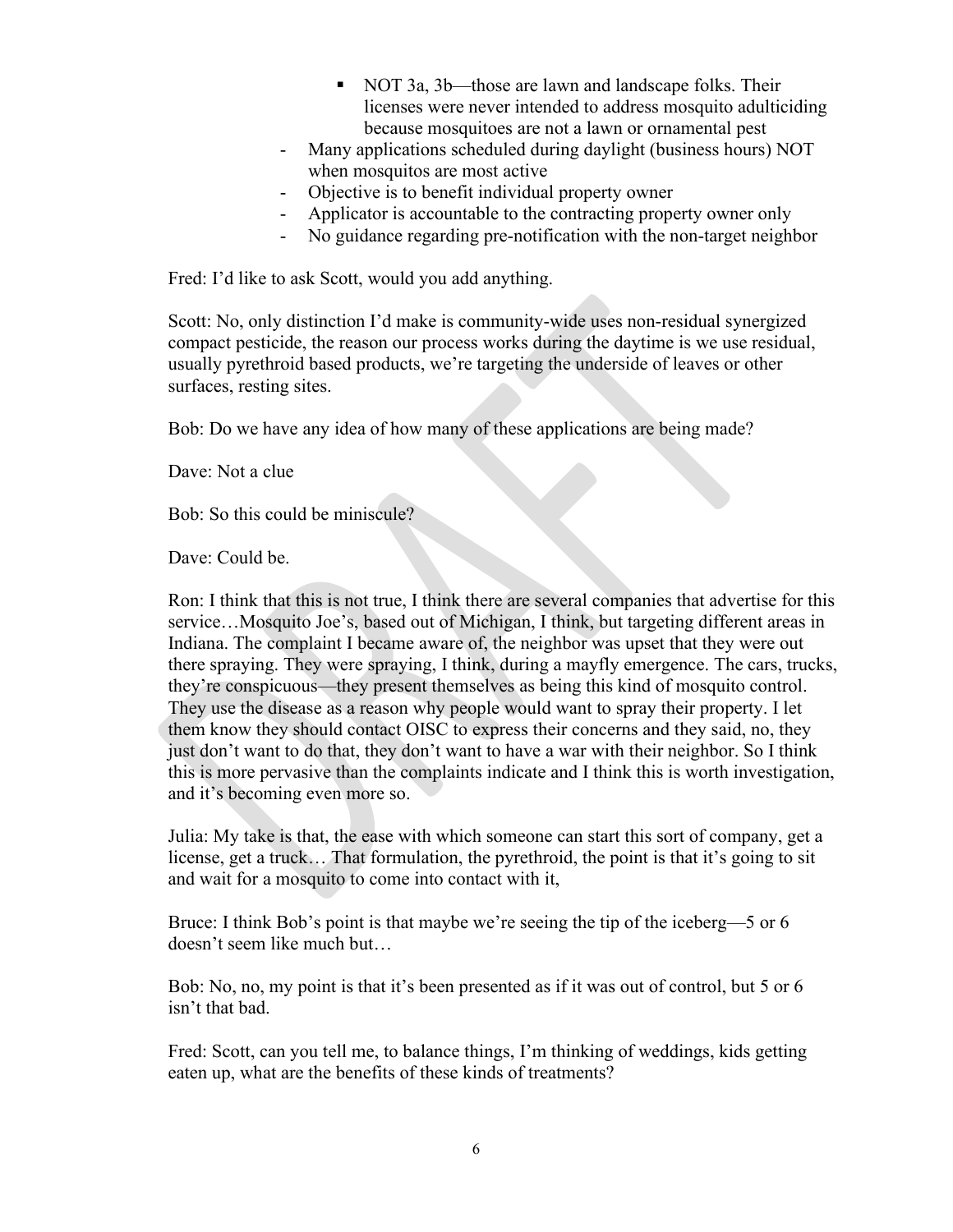Scott: One thing, we don't push the public health aspect, we're targeting bite production, it's not guaranteed that you're not going to have mosquitos not even every house is a candidate for the service. If you don't have a lot of greenery, resting sites around your home, but the neighbor has a rainforest, for example, or you're up against a right of way, for instance, it's not going to do you a lot of good. We really try for more of a bite reduction program, applying a residual product to the resting sites.

Fred: Which a lot of cities have quit doing—treat for the bites.

Lee: That's it exactly—the split between community-wide and private property. We control public health vectors, we control disease. If people call in and complain about nuisance biting, (private application) is their option. We are strictly in the business of applying for health reasons.

Jim: So the complaints that are coming in, are they about the chemical or because the application was off-target?

Dave: Off-target. Firstly, I'm getting sprayed, is that legal? Surely it can't be legal because I didn't ask for it, I don't want it. Secondly, what are you going to do about it.

Julia: That's straight up drift.

Courtney: Question online- what if the label does not specify the time of day?

Dave: If your question is, "what about the labels," you've got to wait a couple of slides. You're ahead of me, hang on. What do the labels say about off target drift?

#### (*From the slide*)

PRN 2001-X Draft: Spray and Dust Drift Label Statements for Pesticide Products

This Notice sets forth the EPA guidance for labeling statements for controlling spray drift and dust drift from application sites and for implementing these statements for risk mitigation. The purpose of this new labeling guidance is to provide pesticide registrants, applicators, and other individuals responsible for pesticide applications with improved and more consistent product label statements for controlling pesticide drift in order to be protective of human health and the environment.

This PR Notice applies to all pesticide products labeled for use outdoors that can be applied as sprays or dusts, including applications with ground hydraulic, airblast, aerial, chemigation, handheld, or backpack equipment, except for products stated below. Application sites for affected products include, but are not limited to, agricultural crops, forestry, rights-of-way, recreational areas, lawns, and home gardens.

(*Second Slide*) PRN 2001-X Draft: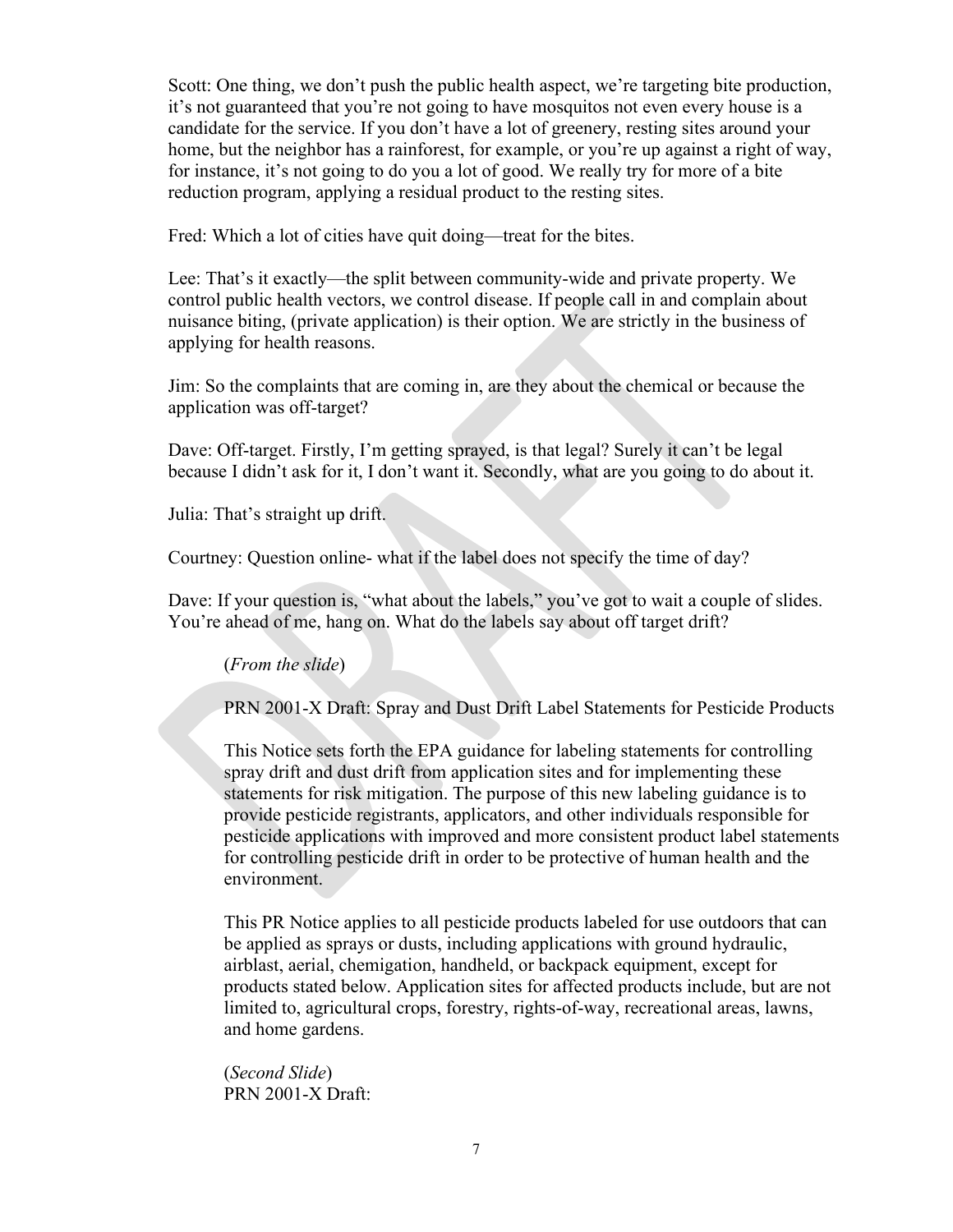Spray and Dust Drift Label Statements for Pesticide Products This notice does not to apply to:

1. Products labeled solely for indoor use;

2. Products labeled for outdoor use which are applied in a form other than spray or dust, such as a granular formulation;

3. Fumigant products, due to their different physical state and behavior (vapor rather than liquid or solid particles); and

4. Mosquito adulticide products labeled solely for use in public health programs. These and certain other products will require special consideration for appropriate labeling.

The intent in 2001 was that EPA was going to address this drift inequity across pesticide labels, and establish some baselines, so that everyone has a common understanding, and so we'd stop getting manufacturers against one another, if you have light drift language on your label, your product becomes more popular, if you have heavy drift language your product is immediately less popular, you've given the regulators something to enforce.

Dave: This is intended for Lee and his group, different risk benefit analysis, if there's a public health concern, people are going to die, they said, that's a different risk-benefit situation, they say "save the people, sorry about any collateral damage," that's why they exempted those types of products specifically.

Again, most importantly, this PR Notice for labeling improvement was never finalized.

So here we are today, so we've got the products being used, I'll say the homeowner market, private market, that don't have any drift language on them. We've got ag labels that do have drift language on them. So there's a bit of a difference.

So looking at several language from some of the products intended for community-wide applications, you'll see language very similar to this on every one of those products:

Community-wide adulticiding product labels:

"For use only by federal, state, tribal or local government officials responsible for public health or vector control, or persons certified in the appropriate category or otherwise authorized by the state or tribal lead pesticide regulatory agency or perform adult mosquito control applications, or by persons under their direct supervision."

And that allows those agencies to hire a private company to go out and spray these chemicals, for this EEE, for instance. Language exists on all those labels that would allow for that application.

Bob: And that's the same language that will allow Scott to make that application—you said vector control would all category 8 to do that work?

Dave: Our interpretation would be that, for one homeowner, that has nothing do with transmission of West Nile virus, Scott is not covered for the use of this product, this is intended for Lee and his group, that are making these decisions—that's one of the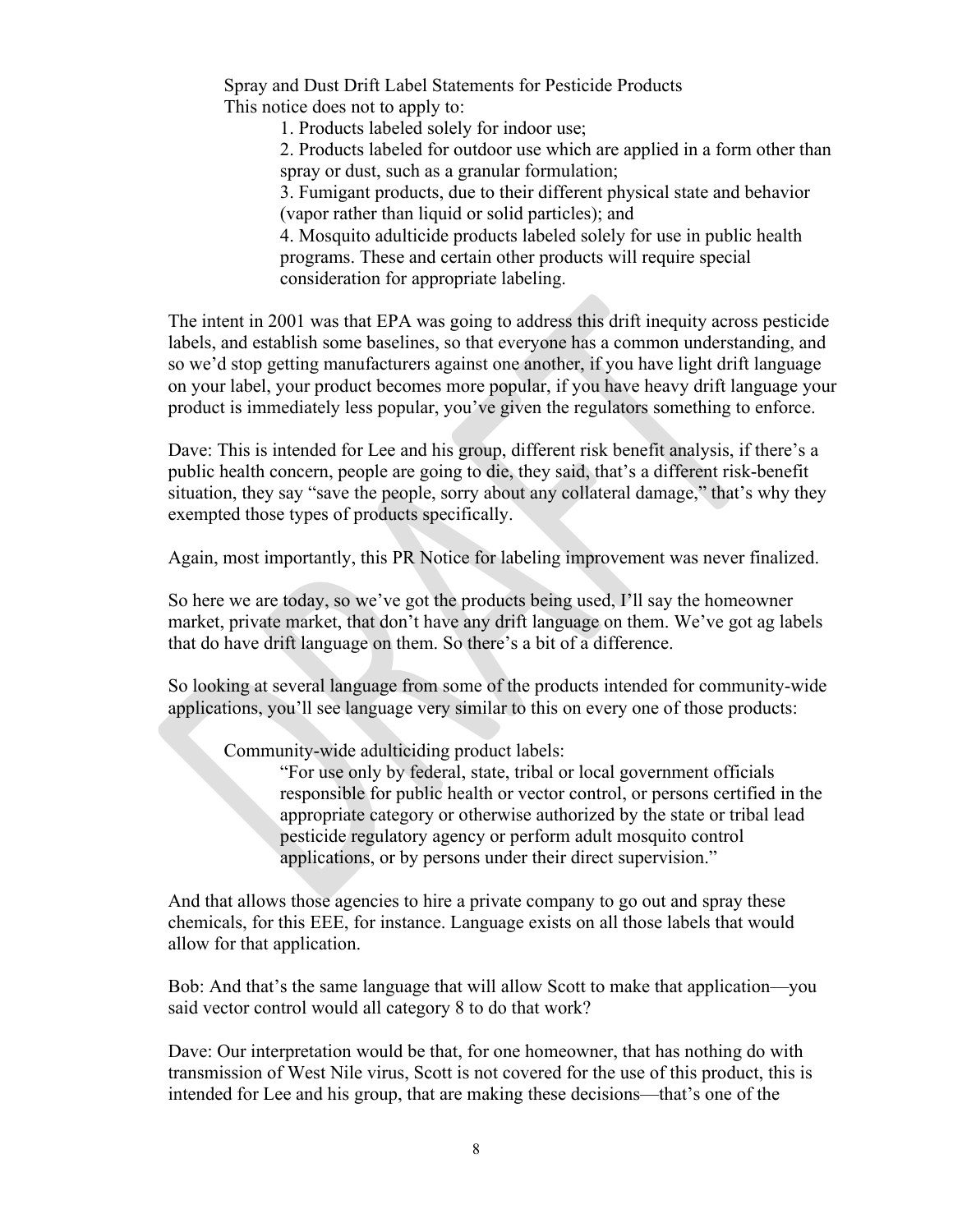reasons the 2001 proposal was going to exempt that use, because that's a different riskbenefit analysis than that one for the private applicator.

Scott: It's specific that the person is certified in the appropriate category and authorized by, so we as a company can do those applications when we are hired by those communities/agencies to do so. That's important

Lee: The way it's written, that's an "or," so as long as you're licensed, it don't matter who hired you…

Bob: That's how I read it.

Lee: Anyone certified in the appropriate category, anyone with the 7a or 8, ect

Dave: We can push EPA to clarify… I think the intent was to allow you to hire Scott or aerial applicators to do the applications, not just, you pass the exams in the right way so now you can apply. That wasn't the intent that everything before, the risk assessment … not as a decision …

Ron: The important term is "vector," implies the potential for spread of disease.

Dave: We also looked at products that are not the community wide products, looking for mosquito language / prohibitions:

Private property adulticiding product labels

"For prevention and control of termites, carpenter ants, and other pests in structures."

"To control adult mosquitoes outdoors on residential, institutional, public, commercial and industrial buildings, and lawns, ornamentals, parks, recreational areas and athletic fields."

"For use as a spot treatment and perimeter treatment for the control of listed pests in, on, and around residential, institutional, public, commercial, and industrial buildings."

"For adult mosquitoes…yards or other frequented areas enclosed by landscaping can benefit from banded treatment to reduce invading adult mosquitoes by treatment of perimeter vegetation.

Doesn't say anything specifically about mosquitos, but it's legal to use. You can use it for that and it's being used for that.

Community-wide adulticiding product labels

"Do not apply to or allow drift onto blooming crops or weeds when bees are visiting the treatment area, except when applications are made to prevent or control a threat to public and/or animal health determined by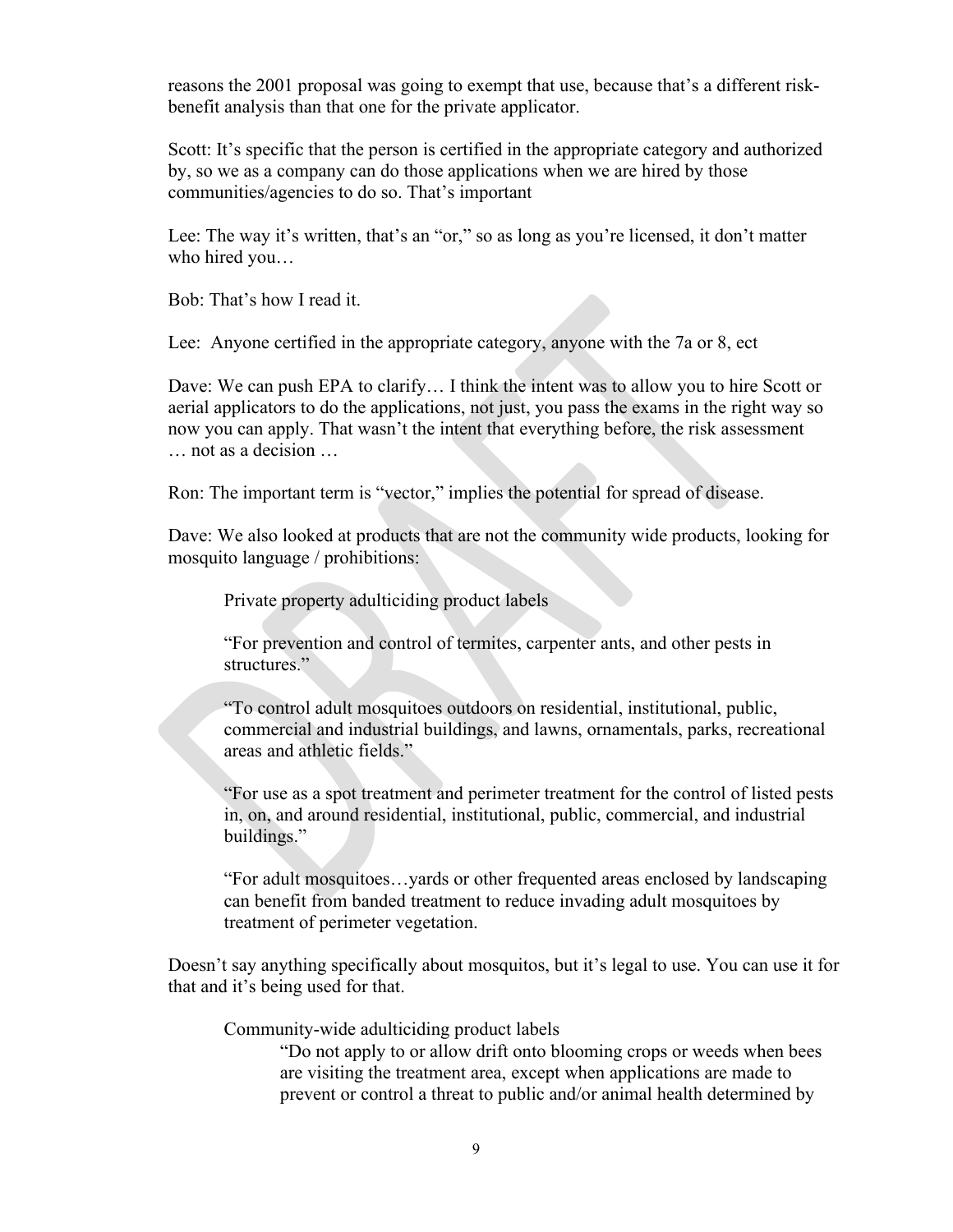state, tribal, or local health or vector control agency on the basis of documented evidence of disease-causing agents in vector mosquitoes or the occurrence of mosquito-borne disease in animal or human populations, or if specifically approved by the state or tribe during a natural disaster recovery effort."

Private property adulticiding product labels

"Do not apply this product or allow it to drift to blooming crops or weeds if bees are visiting the treatment area."

"Do not apply this product or allow it to drift to blooming plants or weeds if bees are foraging."

Foraging bees are protected (sort of), but what about neighbors and their pets? The only protective language I could find in a mosquito section is the following, on one label: "Do not apply when wind speed exceeds 10 MPH."

Fred: When (the federals?) uses the word, drift, they have their own definition, that's a federal wording, do we fall back on our definition, or do we use theirs? We have our own, right?

Dave: We do have our own definition, but it matches EPA's. It's not runoff, it's any kind of movement through the air that isn't windblown dust, not from volatilization. We do have our own definition, but it matches the EPA definition.

Fred: So, if the bees aren't visiting, I can drift?

Dave: Yep.

Julia: Pyrethroids do have a problem with runoff…

Dave: If we focus on the private property adulticiding service claims:

*A trained technician will treat your yard with an effective barrier spray that eliminates biters for 21 days.*

*Using a backpack sprayer designed for precise application, your technician targets shrubs and plants with a barrier spray that kills mosquitoes on contact and bonds to foliage, where it acts as a mosquito repellent for weeks to come.*

I don't know if that's true, but they're telling people it's true.

*Within 30 minutes of spraying, your yard is ready for family and pets to come out and play.*

Most labels will say, "Do not allow contact with treated surfaces by people or pets before the spray has dried." We assume, during the middle of the day in the summer, 30 minutes is probably going to get it done, but we don't know that for a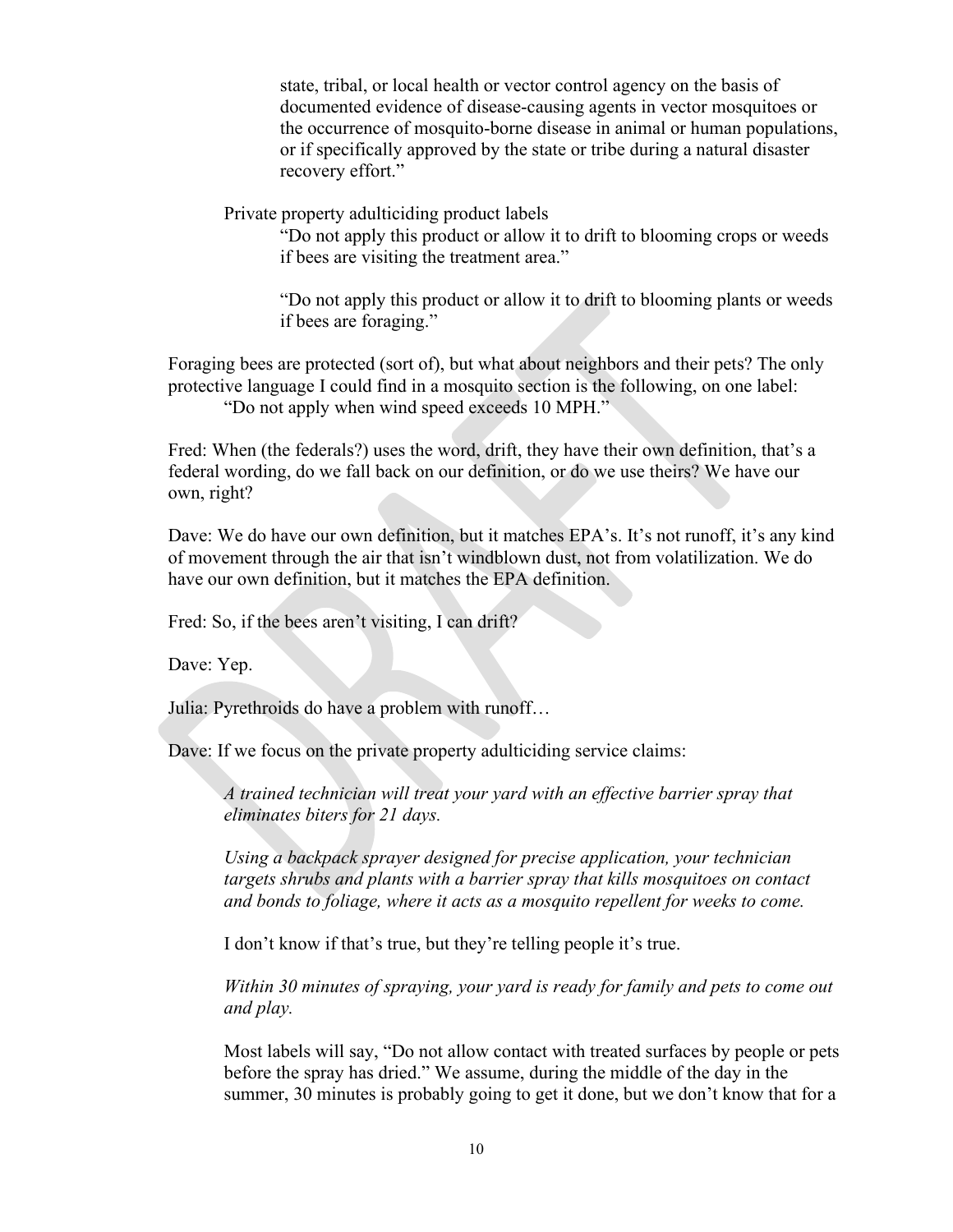fact, especially if the application was made closer to the evening, so that's something we may have to look at in the future.

*All of the barrier spray chemicals we use are synthetic forms of pyrethrins called pyrethroids. Pyrethrins are insecticides that are derived from a naturally occurring compound called pyrethrum found in the chrysanthemum flower.*

I don't know about you, but what that says to me is, "we get our stuff from a synthetic product that comes from plants anyway, so it's gotta be safe." If not, why else would you mention it?

*Pyrethroids are used in numerous commercial products that consumers use to control insects such as household pest insecticides, pet shampoos and sprays, and even lice shampoos applied directly to the scalp.*

That is true, but I'm not sure why we're telling people that.

*The standard barrier spray treatment is effective on other pests such as fleas, ticks and some flies as well which makes it ideal for not only kids but pets as well*.

Honestly, I don't know why, if this product will kill mosquitos, ticks, and fleas, why it makes it ideal for your kids. I don't know what the link is there? I guess it means it's ideal to spray your kids and your pets, I don't know.

*We take pollinator protection seriously. Our certified technicians are all trained on our Pollinator Protection Management Program which incorporates three key focus areas:*

- *deep familiarity with each customer's property*
- *professional application procedures, and*
- *the type of products we use.*

What I don't see on this list is deep familiarity with the neighbor's property, that's what we're a little more concerned with.

*Mosquitoes are not particularly mobile and often stay within a few hundred feet of where they originally hatched*.

Is that true, Lee?

Lee: Depending. Some types.

Dave: Okay.

*After the application, adult mosquitoes carry the chemicals back to their breeding grounds until breeding sites are completely eliminated.*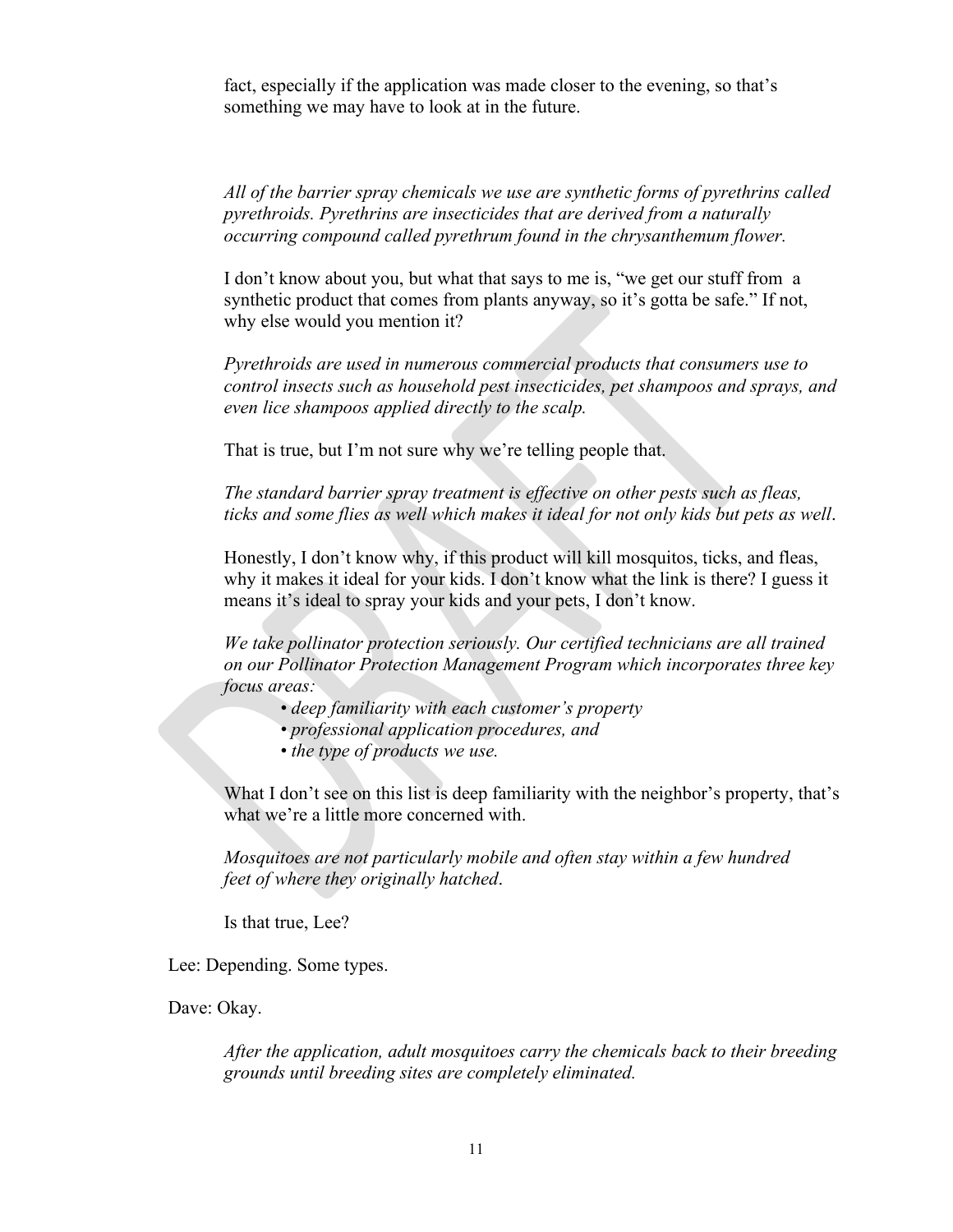It's sort of the transfer effect. We have some insecticides that work as baits, for social insects, where you actually transfer it, it's fed by one ant or one termite to the others—that is a design strategy and that is effective. I don't know if a mosquito are social like that, but it completely eliminates their breeding sites…

Ron: That's absolutely incorrect.

Julia: When I read about it, I wanted to know, what happens if people go out and dump treated water sites? Is it larviciding?

Ron: That is patently ridiculous.

Dave: The point I'm trying to make is that it's an emerging issue—

Here are some challenges associated with this industry, this type of application.

Other than product label protections for foraging bees, are there any other protections for neighbors under the pesticide law?

When investigating complaints of off-target movement of adulticides, OISC will consider the following in evaluating whether the applicator violated the law:

- 1. Was the application a community-wide public health/vector control application or was it an application to a private property for private benefit?
- 2. Were measurable insecticide residues resulting from either direct application or drift detected on samples collected from off-target (off-property) sites considered to be common touch or potential exposure surfaces for pets or humans?

Bruce: What about the homeowner that hired the applicator—do you examine their high touch items? If there's residue there, is that a violation?

Dave: Yes. It's rare that the homeowner that hired the applicator will call and complain. If you've called and hired them, you've already decided you're okay with the pesticide on your property, if they get some on the swingset, that's a negotiation between me and who I hired to make the application.

But, to your question, if they hired them and it ends up on the swingset, and they call and complain about it, then yes, that's a label violation. I don't see "swingset" as an application site on this label, and that's the point of off target sites. The risk-assessment evaluation has NOT been done by EPA, I think their plan is to address it over time, through the re-registration process. Pyrethroids are going through a re-registration process. EPA says they're going to put drift language on the labels, but that's product by product, every thirteen years. So if there's any fixing that needs to be done, if there's a risk-benefit that needs to be done, it may not be done for awhile.

(*Unidentified Speaker*): But wouldn't you consider a swingset, an arbor, whatever—a structure?

Dave: A swingset absolutely not. No.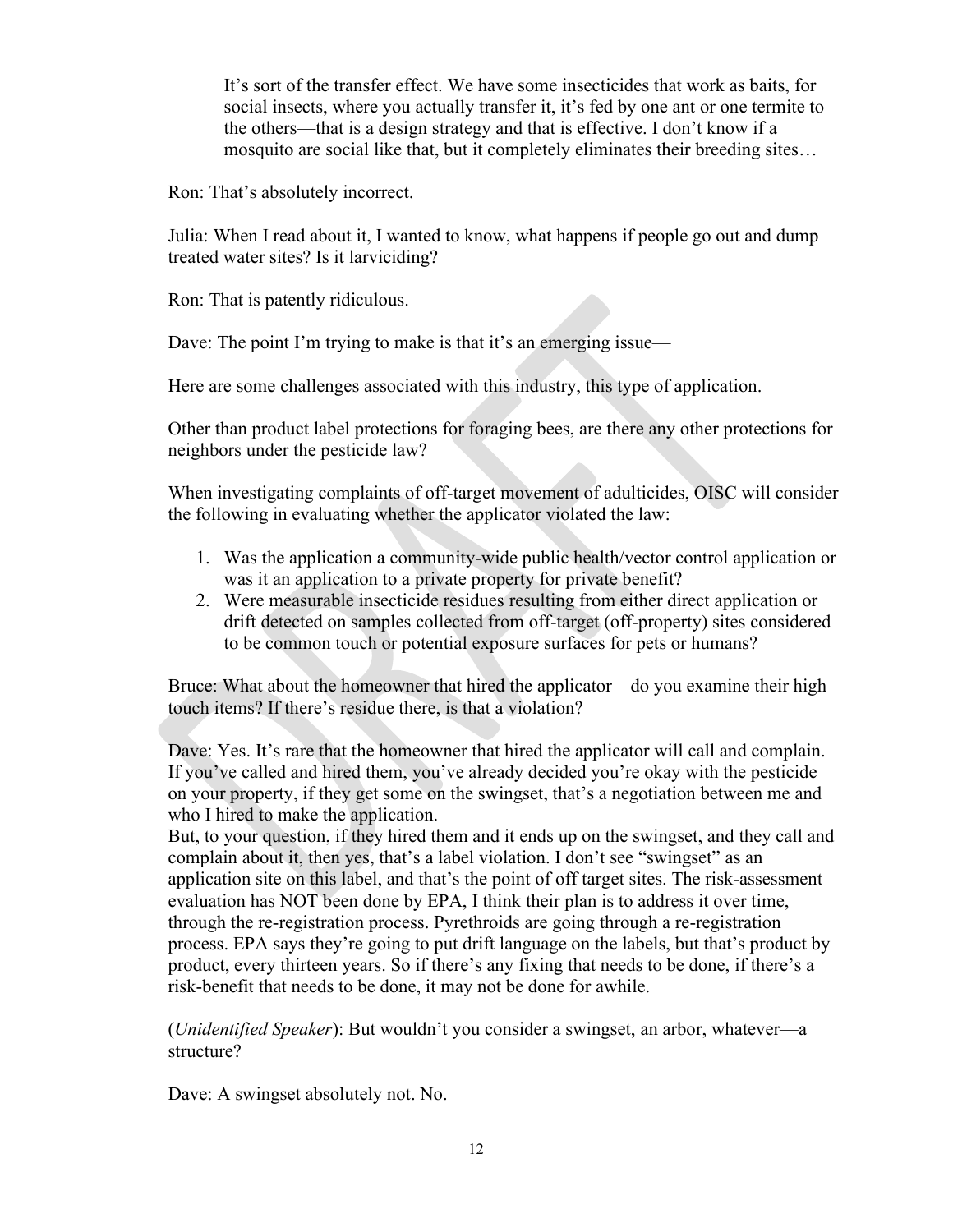(*Unidentified Speaker*) I've seen clubhouses built on swingsets and mosquitos get up in there…

Dave: We're going to argue that one with you—if you have a swingset, kids are expected to play on swingsets. Application to the side of a building—most of these pyrethrins have restrictions on them of when you can and cannot apply them to the side of a building—EPA is concerned about runoff with these products, they're concerned with it killing the invertebrates in the water table.

Do we expect kids/people, to go up to a side of a building, touch it, lick it? We don't, and I think that's a risk-benefit EPA has made. Yeah, there's probably not large exposure, but if you're trying to convince me that a swingset or a pool or a deck is a structure, I'd argue against it. And if you appeal that, it's coming before this board to make that decision. But I consider that a non-target area.

So, what types of surfaces does OISC consider to be common touch or potential exposure surfaces for pets or humans?

Examples include, but are not limited to:

- NOT vegetation immediately within a foot of the property line
- Playground equipment
- Children & pet toys
- Lawn & patio furniture
- Deck railings & door handles
- Garden tool handles
- Pool surfaces
- Pet resting areas
- Bird baths
- Beehives
- Blooming pollinator plants

Jamey: Have you focused on those sites historically?

Dave: No-- historically we are trained to focus on the label, what does the label say you can and cannot do? Part of this discussion is to inform, to let you know where OISC is going moving forward. We honestly believe that you should not be forced to be exposed to pesticides if you don't want them, except for when Lee says it's in the benefit of public health to do that.

So the question is, what protection do I have, as a neighbor, if this guy is out spraying the vegetation between our two properties and I see the stuff just blowing over on my dog, my swingset, maybe on my kids. We believe it should be illegal to spray people, regardless of what the labels say. And on every ag product, you'll find that stock language that says "do not apply this product in a manner that allows it to come into contact, or drift into contact with, people or agricultural workers. That was snuck in there under worker protection, but it's on every label. You can't drift onto people, and we apply that standard when we're doing ag investigations.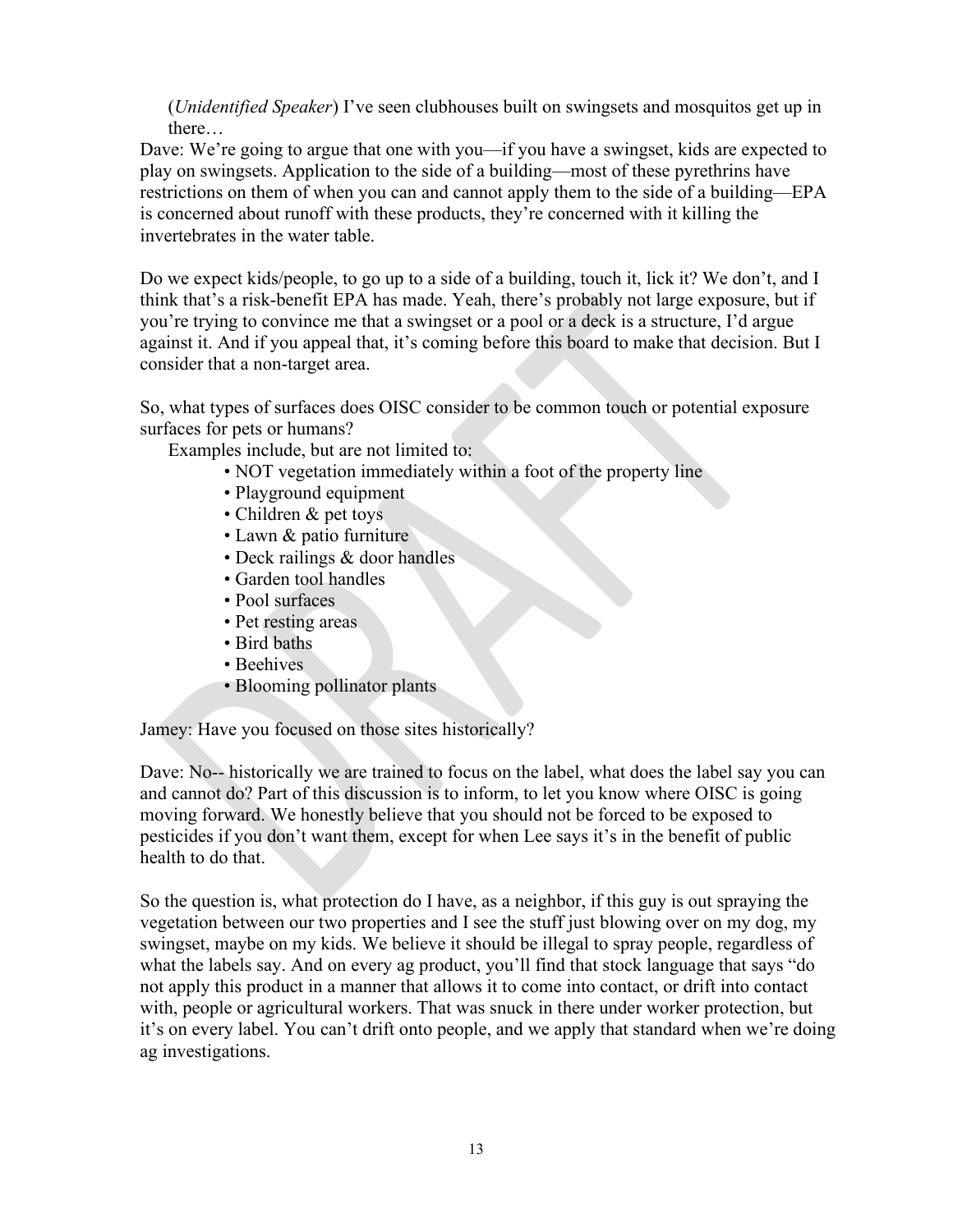Now we're switching, doing urban, residential applications, that language doesn't exist, go back to 2001, because they never finalized that, EPA never got around to doing that. But we still believe people deserve not to be sprayed/ drifted on, if we think there is a scenario where unintended, unasked for exposure is occurring, we feel we have an obligation to address that.

Our plan, moving forward is, is there a risk of exposure here? And so we're letting everyone know, here's the kind of evidence we're going to be looking for, here are the areas we're going to be sampling.

Unless this body (the board), because we take this action, this investigation scheme, if this Board says, "Don't do that," if the Board disagrees with the policy, because you're going to be the final authority once our action is appealed, we're going to bring it before you and if you say "nah, nah, we don't agree with what State Chemist on this one."

So if the board disagrees with our intention, with our policy going forward, we'd like to know it now, so we don't waste a lot of our time bringing cases before you that you fundamentally disagree with. So it's a question for you all as well.

Fred: Dave, some of the comments that I heard earlier. So… I can make my application, you're giving me a one-foot buffer, and the people are upset because it moved onto their yard, but it doesn't hit anything, that would be a violation? Are you considering that?

Dave: It's a case-by-case situation, if it's a place the pet obviously rests, the pet rests there every day…keep in mind, that you need to more about the neighbor's property, whether the neighbor has beehives, vegetation attractive to bees—you need to know a lot about the neighbor if you think your material is going to wind up on the neighbor's property. You need to know a lot about the neighbor's property, maybe more than you need to now.

Fred: I'm thinking of all the neighbor feuds y'all get involved in...

Dave: Huge percentage of what we do is neighbor feuds.

Fred: So that depends on the rest of the facts that you collect.

Dave: Yeah, that's correct, a lot of it comes down to what the investigator's best judgment of the situation is. What samples do I take to discover if the complainant's allegations are true? Whether or not they've crossed a legal line. We're trying to determine what that legal line is, what guidance we give our investigators, to go out and respond to these things.

Courtney: We have an online question--Aren't swingsets playgrounds? Playgrounds are sites listed on many of the products.

Dave: When a label says for application to playgrounds and athletic fields, I don't see the swingset, they're talking about the target is the vegetation, the soil, not the human contact sites sitting on a playground.is where the pest lives, not the human contact sites…My opinion is, I view those things as completely different. I believe that if you ask the registrant, if you ask EPA, when playgrounds were added to the label, did that mean we could spray down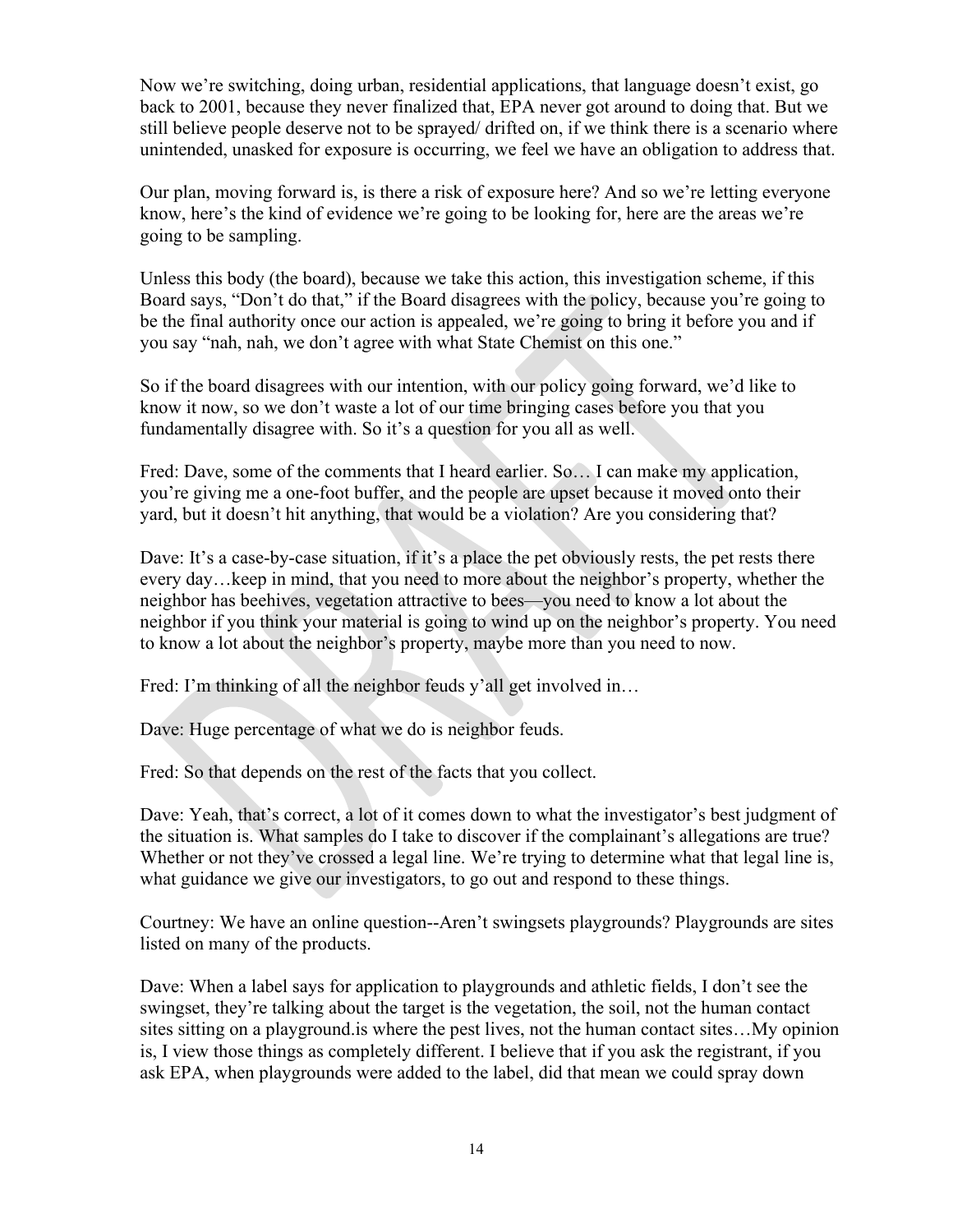playground equipment? I believe the answer would be, was that part of the risk assessment? Jamey, I'm putting you on the spot…

Jamey: The only kind of labels that I'm aware of that have that kind of language are herbicides.

Dave: I believe the answer is no. I believe that EPA has not done that kind of riskassessment. I believe EPA expects the product to be kept to where it was intended to be, where it can control the pest. If the Board thinks differently, please tell us now, so you don't have to take it back in some kind of appeal hearing.

Lastly, what would an applicator be charged with?

- IC 15-16-5-65(5) "Operated in a careless or negligent manner."
- Probably reserved for direct exposure to humans
- \$1000 penalty, not able to be mitigated by OISC
- IC 15-16-5-65(2) "...use a pesticide in a manner inconsistent with its labeling…"
- Application or residues on non-labeled sites (see examples on previous slide)
- GUP with no adverse effect, Warning/\$250 penalty
- GUP with adverse effect, \$500 penalty
- RUP with no adverse effect, \$500 penalty
- RUP with adverse effect, \$1000 penalty

Dave: So that's what we think, the question being, what do you all think about it?

Ron: So, would you clarify for everyone, the changes you're suggesting already exist in the rules, you just want the Board to endorse or reject the interpretation by OISC.

Dave: Yes, this is our belief, this is how we interpret it. We're asking if you interpret it similarly or differently than we do.

Fred: So that previous slide, that's your opinion?

Dave: Yes. If it winds up somewhere it's not supposed to be, we considered that a use inconsistent with the label.

Christian: So I have a question, mostly about the second half. I am familiar with the detection measures—they can detect incredibly small amounts. How do you get away from constant detections? What level of detection, what is that threshold?

Dave: I don't know how you get away from that. I know that when EPA is evaluating for runoff, for drift, they calculate it, and have done a risk assessment, as Fred said, everything drifts, because that drift language is completely absent, my understanding is that risk assessment has not been done. They would determine at what point the level is not acceptable.

I figure they probably work backwards, figure out the real harm is, what real risk is, based on the deposits. I don't know that anyone's been able to do that., as you well know, that's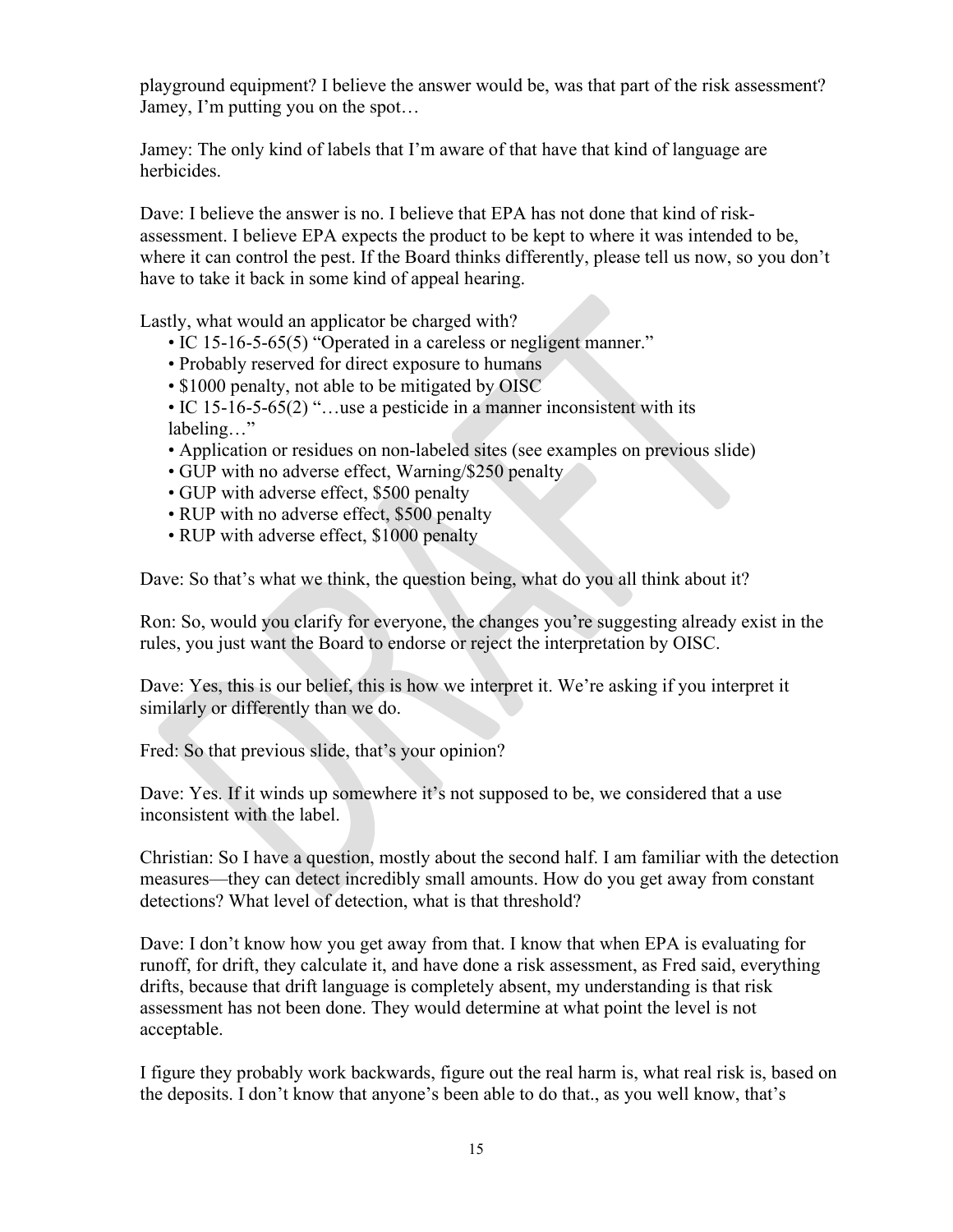impacted by how long ago the application was made, what the kinds of surface is… that's one of the reasons we elected not to address this using the drift language, because our state language includes moves off target in sufficient quantities to cause harm / adverse effect that's easier with herbicides, you can see the harm done to neighboring plants. You can't see that with insecticides, we're not going to see immediate harm. We're going to struggle to document, unequivocally, the harm, so that's one of the reasons we're not proposing using the state drift law, because we don't know what the number, that threshold is.

Christian: So you might wind up with a lot of "No adverse effects, warning, \$250 fine?"

Dave: Most of them are going to be "no adverse effect," we have complainants all the time that say, "we feel sick, we have headaches." We ask, "did you go to the doctor. Did the doctor confirm that it was the result of the exposure" We've had that happen never in the last 40 years. At best, they reported to the doctor and the doctor treated them for symptomology. The doctor doesn't say cause and effect or assess that. Under current technology, that's going to be very difficult to prove.

Christian: Under neighbor disputes, you guys get bogged down, running pesticide testing and adjudicating these things and I don't know where that leads.

Dave: And the tough thing for us is, we've got complainants, they've got video of the mist just blowing all over their property, and they ask, "Are you telling me that's okay? You telling me there's no recourse for me?" And the simple thing for us would be to say, "Yep, that's okay, the law doesn't prohibit it. Sorry, can't help you." But we don't do that. We go out there, take the samples, try to figure out the risks… a couple of days ago, we thought one of our complainants was going to show up, she's an 80-year-old lady, a cancer survivor, and she says, "can you guarantee me that exposure to whatever it is they're applying, someday, we're not going to find out it's a contributor to cancer?"

No, we don't know that. We know what we know, and it's not well studied, can we reflect what's going to happen with multiple exposure or long-term exposure? Only if it's something that's been studied.

Mark LeBlanc (State Chemist): I just wanted to comment on the levels—sure, we can see the levels. Our investigators are very good at collecting samples…they've been dealing with figuring out, you can find positives on all your samples, but one of them's going to be way different than the one that's collected right near the drift site. I agree, the detection levels improve, go down, you rarely get a negative from a product like this, but the investigators work that out way before we bring that case to this group.

Dave: That's a really important point I didn't mention. We really go out of our way to acquire control samples, to make sure that this isn't a background levels occurring in the area. And when we identify the levels, we ask our lab supervisor, "do these appear to be direct application, drift, or environmental?" That all is part of our internal determination.

Fred: For the conscientious applicator, does that one foot seem reasonable? Would that be worthy of discussion. Should that be a bigger width, to take care of the people that are trying to do a good job?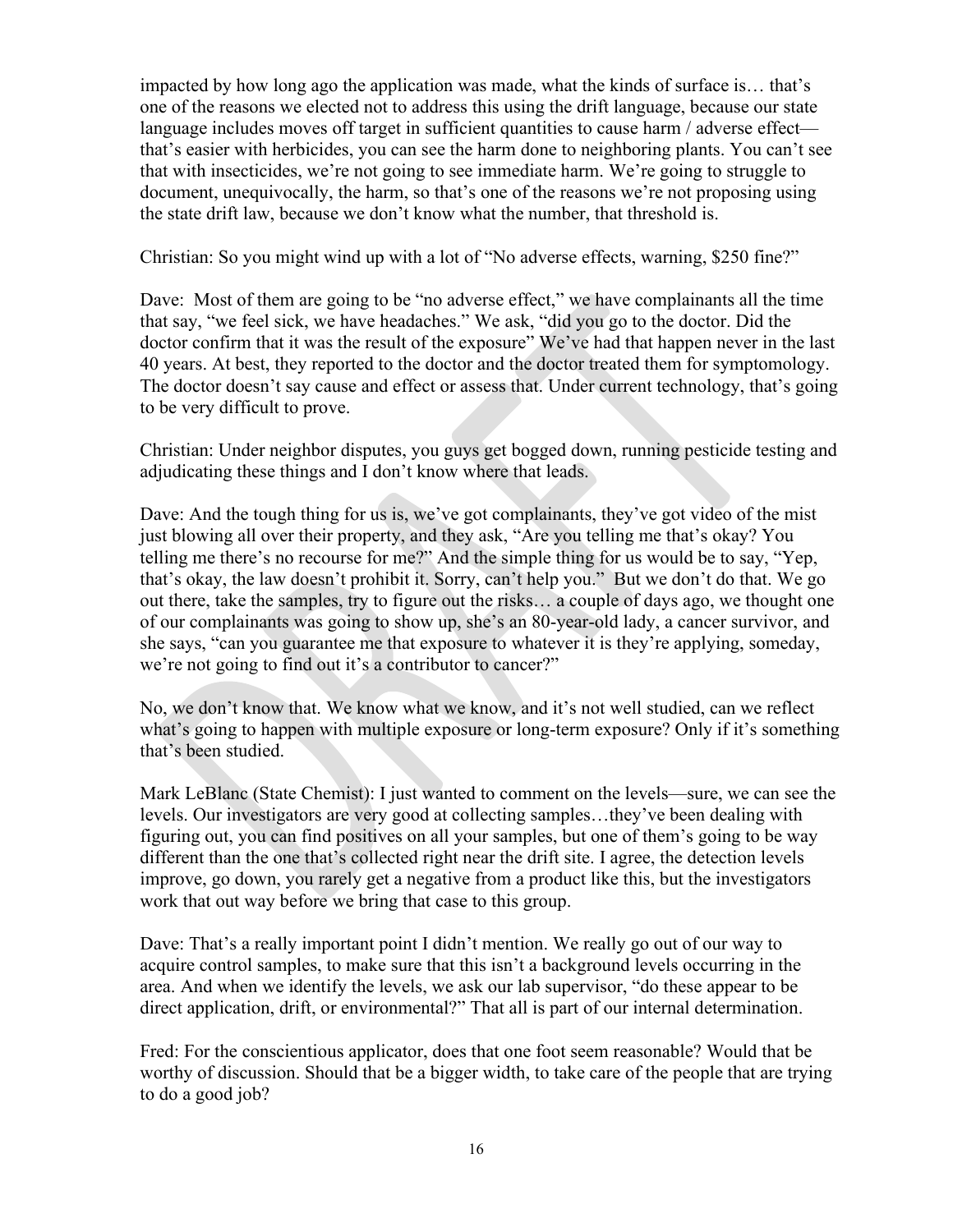Dave: We tell our people, don't measure within that one foot or near, you're going to find positives, but the risk is low to the (drift) homeowner.

Bruce: Can I ask Scott, how do you deal with that one foot on a property line? Do you stay back six feet, something like that? How do you deal with that?

Scott: We're not trying to drift onto the greenery, we're trying to get the underside of the leaves. Even though we're using the backpack applicator, we're trying to do a direct application. We use an application pattern to move the leaves to get the undersides. If there's a shrub on the edge of the property line, so long as it's on our client's property, yes, we're going to treat it.

Bob: We understand what the concern is, we just don't want a knee-jerk reaction, responding out of line to something that isn't going on. I participate in 8 or 9 educational programs around the state each year. The pest control association has its own education program. What I decided to do here was to organize a group of people from various areas of interest to meet on September 28, we'll meet at Hendricks county, in Danville, to look at residential, commercial mosquito control applications from a variety of different standpoints. The people that have agreed to participate in this group are Fred Whitford (Purdue Pest Programs), Joe Becovitz (OISC), Lee Green (Indiana Dept. Health), Reggie Cornet (Site One, Landscape Supply)—very knowledgeable on product use, Scott Robbins (Action Pest Control), Nicki Hendrickson (Advanced Pest Solutions) knowledgeable on labels, is an entomologist, Bob Areneas (True Green), and Cody Duncan (regional technical manager for Bryan equipment, distributor of STIHL equipment), that's one of the pieces of equipment that's very popular to use in mosquito control application, backpack unit, disperses water and insecticide. This group is going to look at the products that are available to use, application equipment, various methods, and customer communication, also PPE for the applicator, and other issues that come up. I look to it to be an ongoing group of people, and to give you some background on it, there are nine individuals on the committee, seven of whom are in this room, so they are as up to speed as any of us are.

We'll be taking a look at this from an industry standpoint. I have been involved in education in the lawn and landscape industry for a lot longer than I probably should have been, but I have not seen, Lee Green spoke to our group many times, Fred Whitford on many occasions, we have not seen any educational programs that address the uniformity of such sprays. If you go out in the field and watch people make these applications, they're kind of all over the board. We think that by adding a best practices type of educational program available to the industry, that we may make a dent in some of the off-target movement product complaints and provide better method of education.

You're quite right that this is a ballooning industry, the number of people getting involved in it and using application equipment that isn't usually involved in lawn care application, some type of pest control, so I think that this is a good shot in the right direction. We'll probably have an initial report for the next meeting, and some guidance from the industry.

Ron: That would be great. Can I ask one favor? So, one thing that does seem to be an issue is the certification, right now, if your company is doing this, you can be certified in 7a —there's confusion—but my understanding is that coverage of adulticiding in 7a is miniscule at best, so one of the potential recommendations, one of the things we might want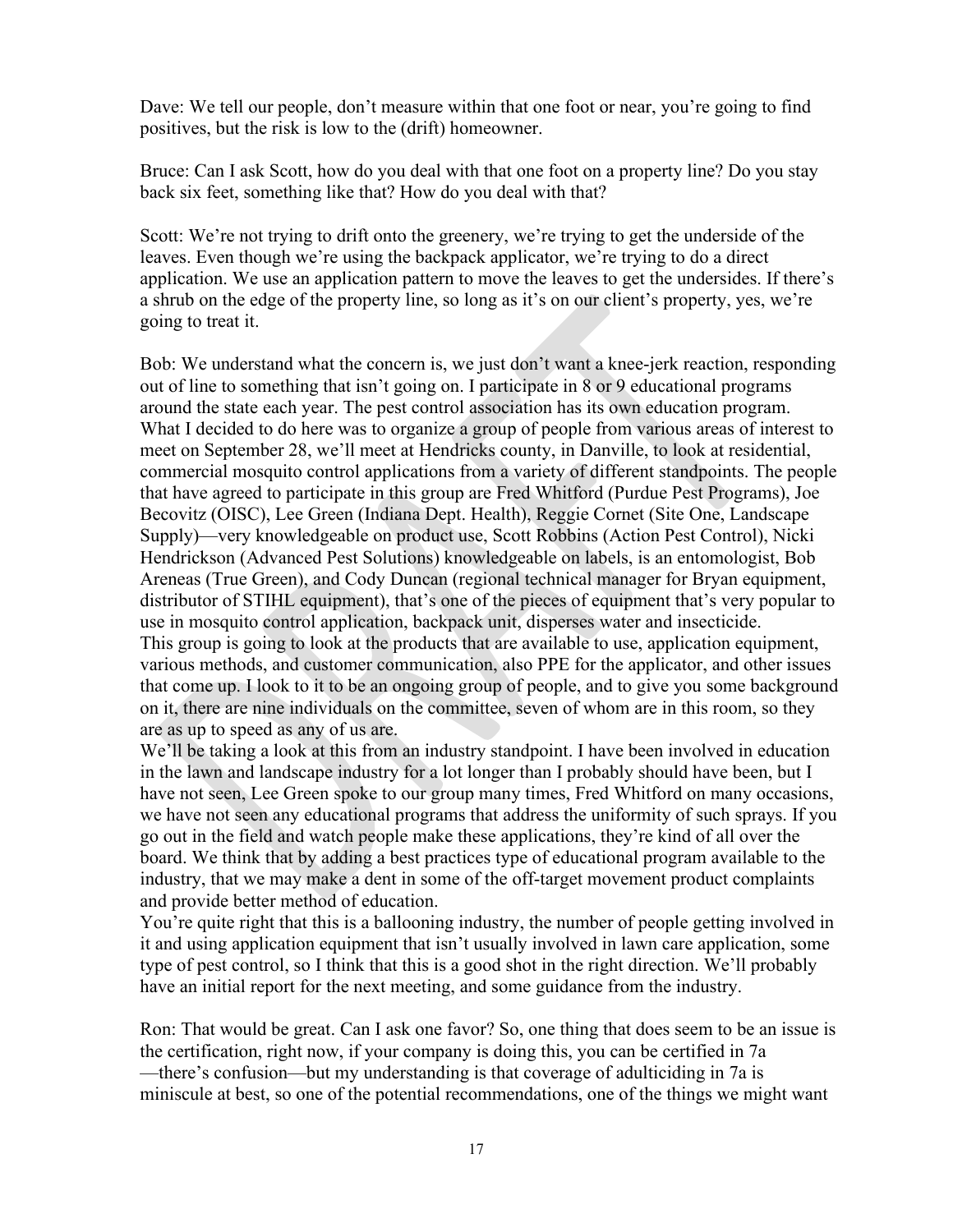to consider, would be whether or not those applying this kind of application need certification under category 8, or if the 7a training should be broadened. A lot of people that do this think that they are trained, but they are not sufficiently trained to do this.

Bob: Yes, that's something we're reviewing. We are finding that there's not a uniformity in the way the product is applied—there are things that are lacking across the board. We're assessing what kind of training would be useful to address these deficits. One thing that comes up a lot is the uniformity, there's a lot of education lacking across the board.

Fred: Mosquitos are covered very little in 7a, category 8 is the mosquito focused training. Maybe we can add a component from whatever comes out of this committee, but could we somehow propose that the people coming into this category should be category 8.

Scott: We do category 8, to cover residential as well as commercial sites. We double up…

Fred: It seems to me that, if we're trying to improve the system, we get the people to take the Category 8

Ron: If we want to include companies that do applications, that they'd have to be registered under Category 8, can we do that without changing the rule?

Dave: No, but the next thing agenda item is adjusting the rules—the Board can address that today.

Lee: The whole theory behind mosquito adulticiding, the cost of the fine droplets to address mosquitos is drift. So if we come up with best practices to minimize drift, we're still going to have drift.

Some amount of drift that will happen—we have to determine some kind threshold.

Ron: It seems to me that…I know there are some people in the audience that would like to comment, I want to make sure you have that opportunity.

Bob Avenius: Category 8 just makes sense. The other thing that is that you have someone focusing on mosquitos, give them proficiency in that area. Threshold is going to be important. The other thing is, many of these yards, not easy decisions that the applicators are making. It becomes gray very quickly. I think Bob's idea of best practices, will go far, makes sense to me. You've got to get to the people making the applications.

Terry (Lawn Pride): I want to address some points that have been made. I think a zero tolerance policy is draconian, deviates from the current ag. policy, let me read it, "sufficient quantity to cause injury."

Not a for …

Unreasonable by definition

CDC "Is spray harmful to… spray is safe, you do not need to leave the area"

Makes it nearly impossible to make a lawful application.

We want clarity, we want training, we want to make sure that the quantities are applied avoid harm.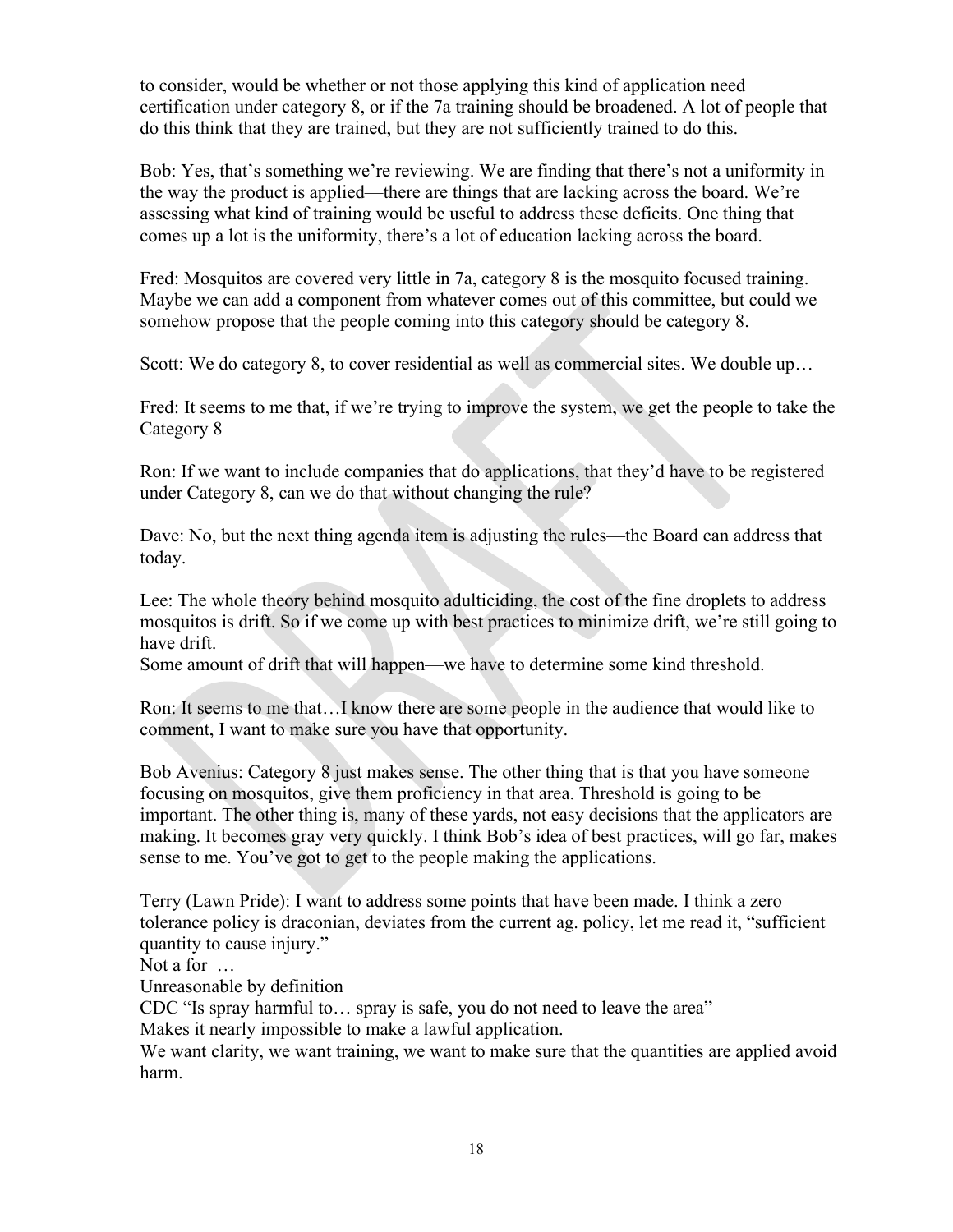One other point, when you set up this distinction, we're not insensitive to people's property rights, when you set up this dichotomy, there's an equal protection element that you're going to get into.

If you send a truck in for community-wide and then our applicators make a treatment afterwards, how can you distinguish who is responsible? … the greater good trumps the private property rights.

Our concern is that this is overcompensating for a non-problem.

If the goal is to make applications like this illegal, then it needs to go through legislation…

Ron: Sir, I want to interrupt to say that the legislature has delegated this body as the sole body to make those regulation, so, that's off the table. If there is a decision to change the regulations, it has to go through the whole process, public hearings, to approval by the attorney general, to economic impact analysis—but it is this body, not the legislature that will make the changes.

Terry: My point was that the complaints are few and far between, but I can tell you that there are thousands of applications being made across the state and only 5 or 6 complaints. What we want is a reasonable standard, a fair standard, ability to apply the products by label and proper care, that by going out and providing this service we aren't breaking the law. We believe that the proposed changes are out of proportion to the service we provide, by and large.

Julia: I haven't heard anyone discuss the consumer—from the training and work that we did on the community-wide mosquito rule, I don't think that the consumer knows enough about mosquitos to know what they're buying. I'm concerned that adulticiding is not the most effective way to control mosquitos—we all know that, it's larviciding and getting rid of the sites where they breed, standing water, and so on.

I want to know how the consumers are going to be considered. If the efficacy of adulticiding…These claims just don't sound true. They don't sound true. For 21 days, you're not going to have any mosquitos come in your yard because someone sprayed a perimeter, and we know that stuff sticks and whatever…

Ron: That's only if it doesn't rain.

Julia: If it doesn't rain. I mean… I wanna know, when you're dealing in this, Bob, I just want to know that you're not selling people a pig in a poke (garbage). Just because we can spray it around the perimeter, doesn't mean it's going to do a damn thing to knock down mosquitos, other than the ones that were right there, and it touches them and they die. This is all old news, we did this ten years ago. This kind of irritates me, I don't think…We've written a rule about this. Why isn't this the same thing? It is the same thing.

Scott: I disagree, this is not the same thing. You are referencing the products that the department of health uses, for public health—synergized non-residuals and we're applying residual products, on the underside of the leaf, that's gonna last, we're it's going to be more rain fast.

Julia: I haven't seen any…where does it say that? I want to know where the data is for the products. The other thing I want to talk about, is if we're requiring notice for lawn spraying,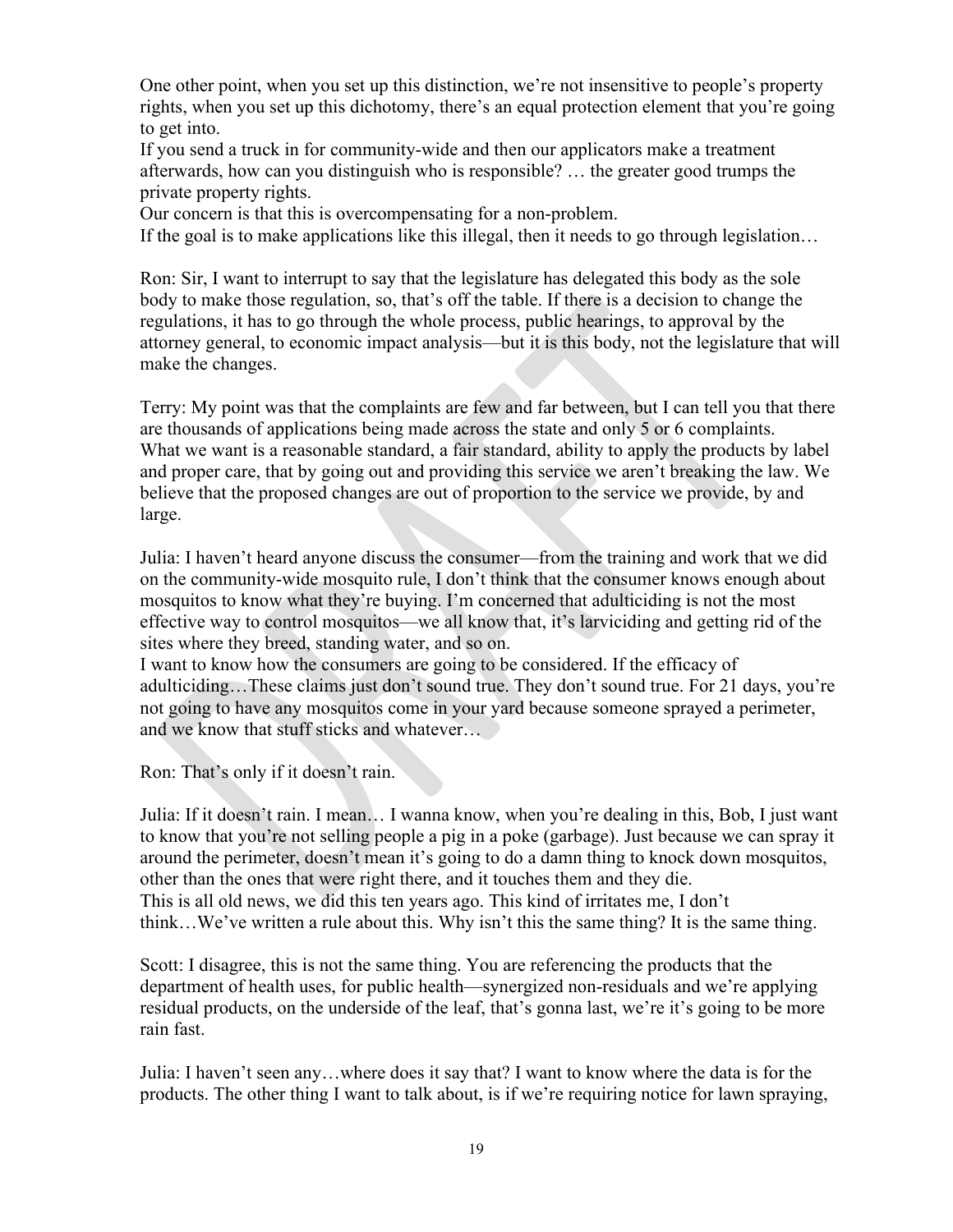because we want to make sure the spray is dry, I think we need the same thing for mosquito applications. There should be paper notices about mosquito spraying, because it's the same thing. This is not a new thing.

Ron: I think that the point of Bob's group is to try to find those sorts of things, to bring them to the group at our next meeting. Everyone has had an opportunity to express their concerns, and they're all legitimate. Ultimately, we need more information to act on to recommend to the Office of Indiana State Chemist, how they should act on this matter. That's the purpose of this meeting, to collect those voices and then synthesize something that can inform discussions of what the real alternatives are, and what recommendations we want to put forward to the State Chemist in terms of enforcement. I think that...

Bob Avenius: One thing is coming from the State Chemist, but the other is coming from the person, the neighbor, who didn't want their property drifted on. I get what the State Chemist is saying, because this certainly is an industry that is growing, there are certainly going to be more applications. The other thing that happens, you drift on to someone's property, it's pretty easy to do so, and that person calls the State Chemist, they come out and investigate, they do a very nice job—I can't complain about the State Chemist's Office, parts per million, etc. But it doesn't matter, the neighbor, as soon as they see that—"you got it on my property" then the company has to pay compensation to the neighbor as well as to the State Chemist.

Lawn Pride: I have a question. You're right, so, I spray, and the neighbor on the other side sprays, how are we going to distinguish who gets the penalty? We all agree that it drifts.

Dave: Just a second to say, we do this every single day in agriculture—and sometimes it's inconclusive evidence. If there are people on all four sides spraying, and they're all spraying the same exact same thing, and it could have come from any source—we deal with that every day. Now, if we find high levels residues in places we shouldn't find it, and our finding in this is "no violation could be documented," how long does that phone conversation last, Joe? How do explain to someone, "you found this crap all over my property and you're not doing a thing about it!" So it sorta cuts both ways. If multiple angles are being treated, with the same product, same date, different dates, four different applicators, we're aware that finding who is responsible for the drift is a challenge. We have strategies, but yes, it's a real challenge.

Ron: It's important to understand that it's not just presence, but the relative amounts. Oftentimes it is possible to determine, if there are applications going on on both sides, but one side is much much higher than the other. Also wind speed and direction—all of that is taken into account for consideration before assessing some kind of a penalty. It's not arbitrary at all.

Mark LeBlanc: I want to make a final statement to reiterate what Dave is saying. I'm Mark LeBlanc, the State Chemist. I've worked with two states, I worked with Louisiana for ten years doing similar work, I've seen the analyses, the parts per trillion, and these guys, I'm telling you, you've got the best team, probably, in the country. They do a great job. They know what they're doing, they know how to tell the difference between parts per trillion these guys are working hard to not bring a case before the Board unless they know they've got the evidence. And you mentioned manpower—we don't have a lot of options, to say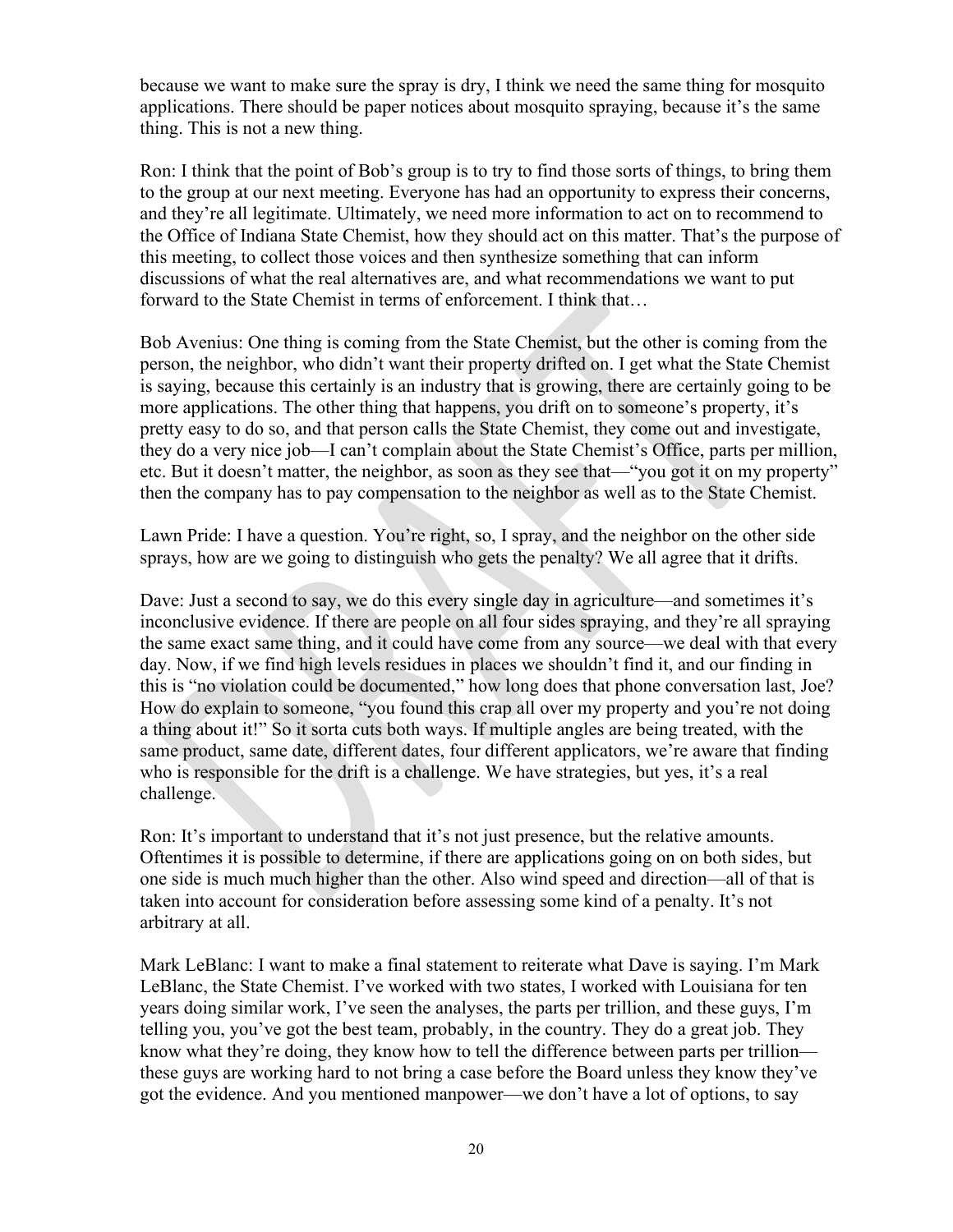"sorry, we can't help you" and hang up the phone, we get a reasonable complaint, we're going to have to follow up on it. I think that the proposal that Dave's put together is to create a way to not have to bring it before the board. It's to say, when do we stick up for the homeowner, when is it reasonable drift on the part of the applicator? I just want to make that point clear, that this team is very professional about that.

Ron: I think it's time for a break—let's take a ten-minute break and we'll resume. Only one more item on the agenda.

#### **5. Draft rule revisions**

Ron: We're going to continue. Agenda item number five is draft rule revisions. And, as I think many of you know, this is further complicated as two sets of, batches of rule revisions, one initiated by changes in state law that legislature recently passed, largely impacting the fine structure, that is used by the State Chemist's Office, and the second are a series of changes that are required to meet changes in EPA's requirements.

As I think everybody understands, what we'll be asked to do is see whether or not that the rule making process should begin, then review the wording, ultimately this will have to go to public hearings, has to be evaluated for its economic impact, has to approved by the attorney general's office, so this is a fairly extensive process that only begins with our approving or disapproving of it, and there's some time on this as well, it needs to be completed within a reasonable time frame as well. With that, Dave's gonna try to carry us through this, pretty complicated, actually.

Dave: Thank you, Ron. By way of discussion, there are two documents that have been shared with you—one other, storage and containment hasn't been completed yet—we're moving things around, consolidating them when it makes sense, where it makes sense for the requirements an applicator group, we've lumped those together. So you'll see things moving one rule to this rule, sometimes it will be verbatim, from this rule putting them into the category they fit better. Sometimes it's just tweaking the language, sometimes it's introducing brand new language, brand new concepts that didn't exist in the rule before. As Ron indicated, there are two reasons for this—one, we changed the civil penalty rules, we've done away with that now and it's all covered under legislation and we also have, EPA has new federal certification and training requirements that are forcing us to change our state rules so that they are still acceptable, still allows us to certify folks and not to turn it back over to EPA, so there's a variety of things going on.

The only one you don't have in front of you today is the one that deals with storage and containment, we've taken all the stuff—you remember the school rule, for example, there's some storage requirements in the school rule—those will all be in the storage and containment section now. There's storage requirements, we have a well-hidden section, a rule, that restricts certain storage practices, that's all going to be in the same rule now. We've moved things around where they make sense.

For purposes of describing the changes we've made to the documents in front of you—you're going to see some stuff printed in red, we're trying to make a cross-walk, if we're pulling a definition from here and we're now putting it in this rule or set of rules, because this is where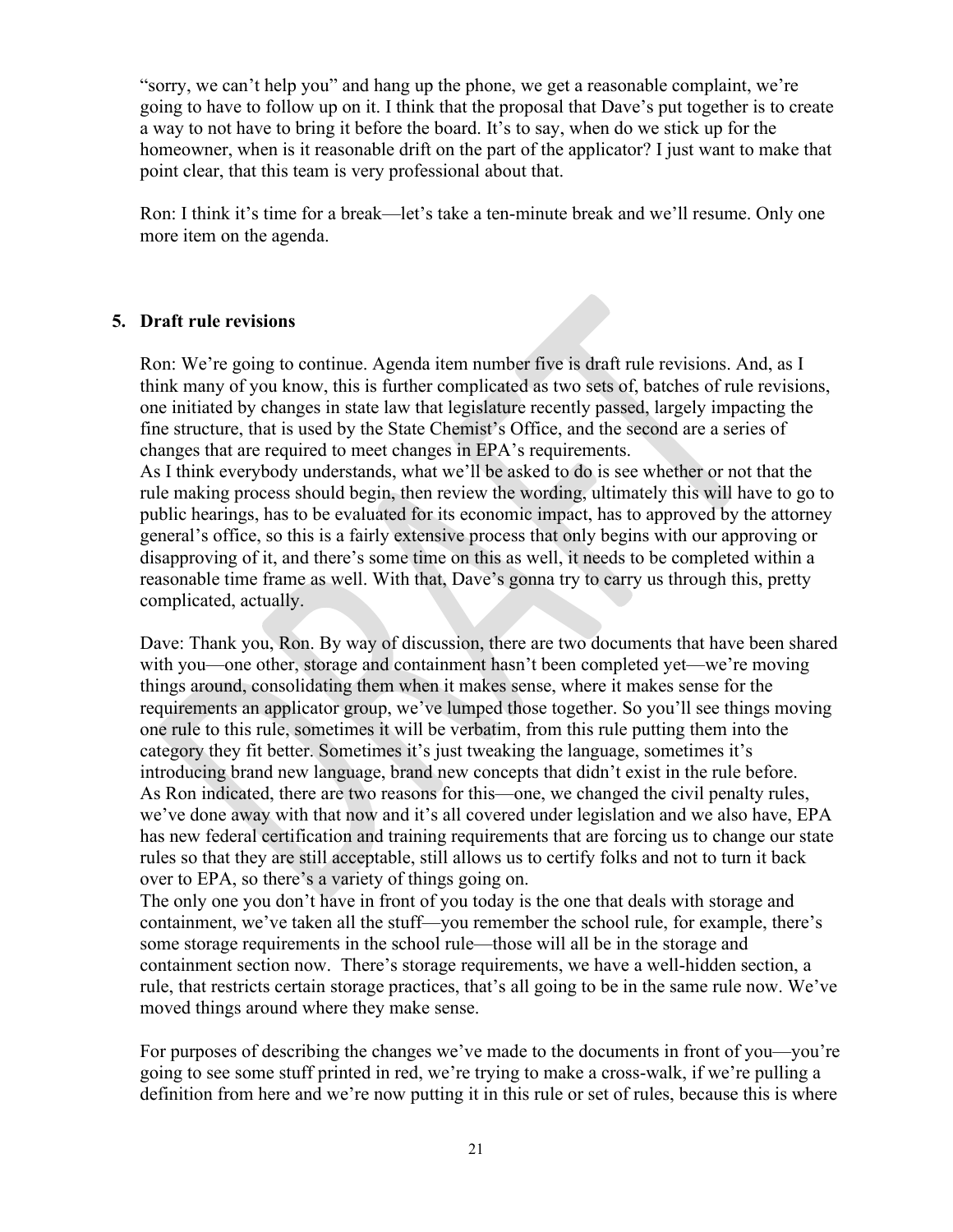it make sense, because this is where it needs to be, that's what we've done. If we've moved something from one place to another, we've tried to draw you a road map, to give you a sense of whether we're eliminate something altogether or moving it to another section.

The digest at the front over every one of these sets of rules tells you every section where we made a change. Whether it's repealed, amends, adds so on.

The first section is purely definitions. We aren't redefining anything, we're using the definitions already established. If there are terms that need definition, then we are drafting them here.

Bruce: Is the definition of categories in this?

Dave: Yes, the definition of categories is in this rule.

As you know, we currently have separate requirements --- that will not withstand EPA's new requirements. We propose that general use applicators and restricted use applicators will be handled separately.

We're proposing a second option to become a registered technician (applies ONLY general use pesticides)—going through a Fred Whitford training.

Bruce: Are all your groups okay with that?

Bob: We're in favor of it. To find and retain employees and that a full day of training is far more valuable than a test only. I think it's a very good option that helps the industry and will lead to better employees in the field.

Scott: IPMA supports the change, I personally will require the training and certification, but appreciate that there is an option for those that are just not good test takers but are good employees. This is not unlike a lot of other State Lead Agencies.

Julia: I think this is a smart move to meet industry and I think having a hands-on day beats reading a book 100 times.

Bob: We also, we have enough training opportunities around state, that we'll work with Fred to make sure people have a chance to attend.

Bob Avenius: I really like this, and it also gives new employees exposure to the Office of Indiana State Chemist, who they are, their mission and so on.

Jim Hawbaker: This doesn't impact me personally, but I was talking to some melon and pumpkin farmers, and they have people that migrate north to apply these things, part of the food safety process, Fred, are you going to come out to that farm for those two days to teach them?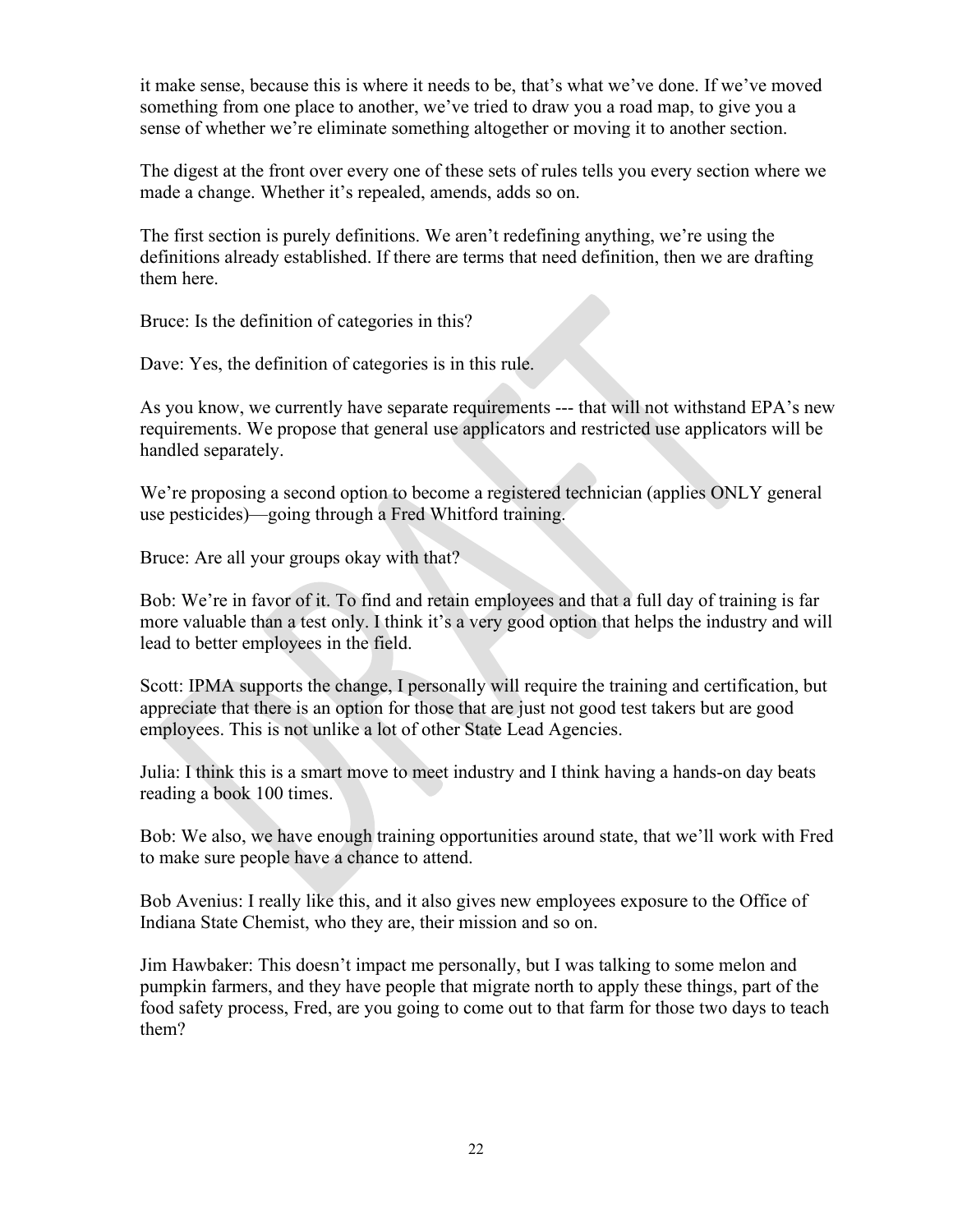Fred: For two or three people, no. We are going to have an online training which is what they need to pass the test. They'll have access to that almost immediately. Ivy Tech is back up and running, right Leo?

Leo: Yes, they'll test as many people as 800 a month.

Fred: If those people are going to be applicators, then they'll need to take the test online.

Ron: I believe this comes from EPA…

Dave: Not exactly—it's more like, "if you don't do this, then you have to do all these other things." We haven't seen that, we used to use a fairly general FAQ, we'd have to write a rule for site-specific directions.

We have to decide, do we want to write the rule that specifies how to implement the supervision.

Our proposal is, to avoid all that other baggage, if you want to use restricted use pesticides, you have to be registered.

EPA has already made the cut, differentiated between the general and restricted use, because there's stuff that could go wrong, you can kill yourself or really screw up the environment. What we're saying is we're going to recognize that, we're going to treat users differently based on the products they're using.

Julia: So in your mind, the migrant sprayers, for those particular crops…

Dave: These are your employees, you're not hiring a company from out of state?

Jim: That's correct.

Dave: And you're saying they do the same thing in other states?

Jim: Right.

Dave: Under these new Federal rules, if they come from a state where they already have to be certified, then they're already certified, we can give them a pass for Indiana, right Leo? If they've passed exams in another state?

Leo: If it is comparable to ours, then yes. But if is not, then no.

Dave: But theoretically, Tennessee, Florida, Georgia has to deal with this… wherever they're coming from. So for the example before, the migrant sprayers, we're not screwing around with all that supervision stuff. They're gonna have to be registered somewhere.

Jim: So would Indiana recognize another state's certification?

Dave: Leo is suggesting probably not.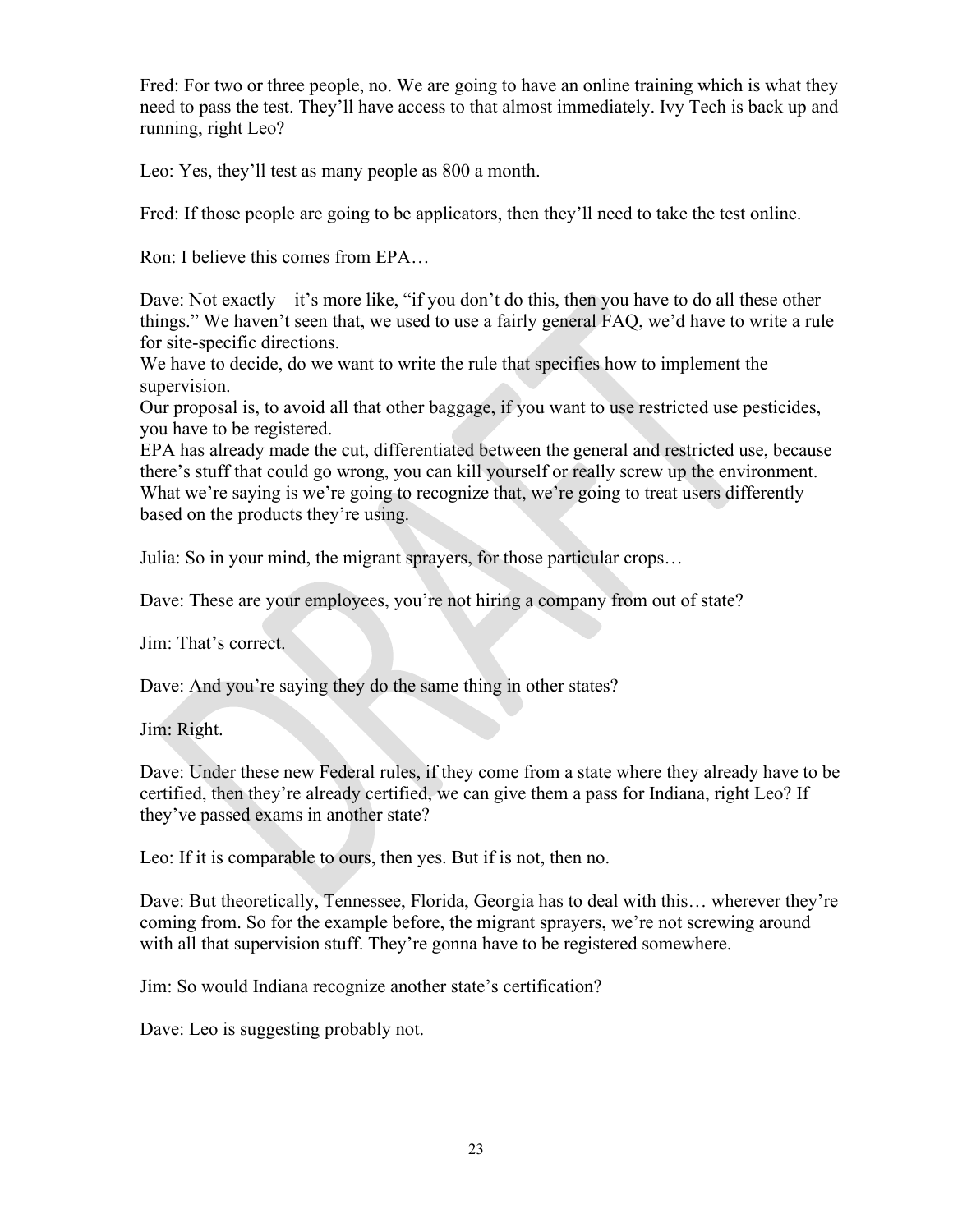Leo: The answer is maybe. It depends on what the other state requires. There are some states that have similar requirements to ours, there are some states that have little to nothing in the way of requirements.

Jim: Is there a way to do this training online, do it before they show up? Is it bilingual?

Fred: Not currently. We have a core manual that's bilingual, but the test is in English.

Ron: So are we talking about one specific test that would cover your needs?

Jim: I don't personally have any need.

Ron: Okay, so, the industry. Is it one specific type of certification that we're talking about?

Fred: The core, for farmers, didn't change.

Dave: Are we talking about general use pesticides?

Jim: No.

Dave: Then they've gotta pass the core, Ron.

Ron: Okay, so what resources would it take to make a bilingual version of the test?

Fred: It takes us a whole year just to get the course up.

Dave: Ron, this is one EPA has already choked up on. EPA doesn't recognize bilingual languages. This is an issue far beyond Indiana. Nobody in EPA has bitten off on it yet, have any states, Leo?

Leo: There are a couple of states that offer a Spanish exam, what they've found is that, statistically, if you can't past the English exam, you're not going to pass the Spanish exam. This is documented research. These folks have a very low passing number for written test exam, whether in English or in Spanish.

Julia: Is there a way to verbally take the test?

Leo: They have to be able to read that—we've had an ADA request from time to time, but we do not fulfill those requests.

Dave: The challenge is, the whole system is reading and interpreting labels. If you can't read and interpret an exam question, you aren't going to be able to read the labels that come with these products.

Fred: Dave, the training program has nothing to do with EPA. So the training component- I don't care what EPA does—but for my training component, I've been trying to make it more accessible.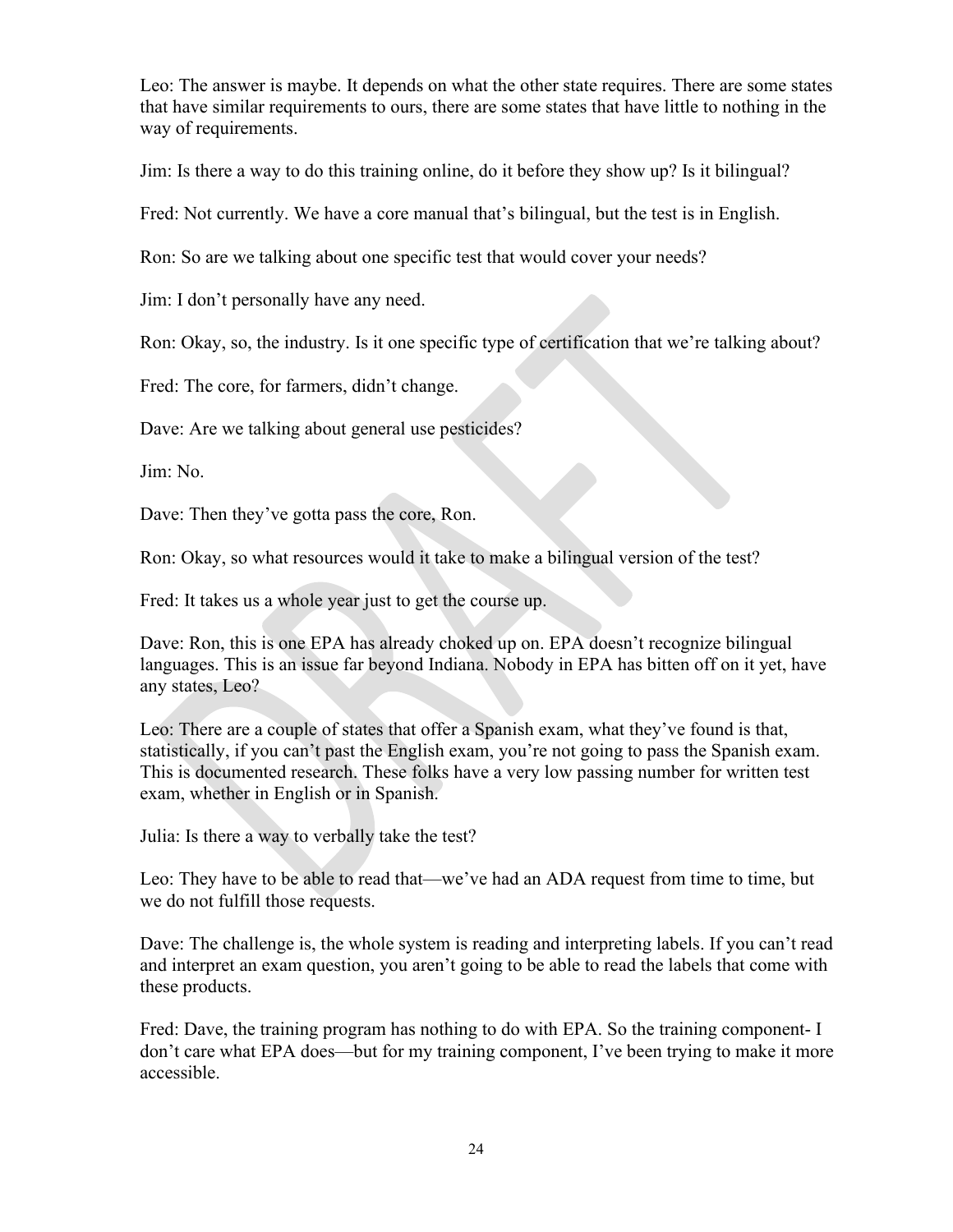Bruce: Closed captioning…

Fred: That's right, closed captioning, is probably the closest we could get that would be the easiest.

Bruce: they do some bilingual training, don't they, at Green Expo?

Julia: They do some classes in Spanish, there are several they offer and track, but that's all the farther it goes.

Bruce: No category testing.

Jim: So, question—you guys show up for an audit and the applicator doesn't speak English, but he has a card that shows he was helped through course with a translator, are you okay with that?

Dave: Helped through the training course, or through the exam? Jim: Through the training course and pass the exam.

Dave: We don't allow translators to help pass the exam.

Ron: I don't think that was the question, the question was just translator to…

Jim: He had a translator translate the test to him.

Leo: No, for the exam he'd have to be able to understand English on his own. The training course, how they get that, who translates it for them, that's up to you all. Again, going back to—they can do general use pesticide all day long. With nothing from us, other than WPS. Our only concern is the restricted use pesticide products, of which I'm sure you're using a few… the problem I see, is if we go down a different path, there are going to be a lot of challenges, the inspections and record-keeping, daily, is all use, makes it difficult to apply.

Jim: How can we, what can I tell a grower from southern Indiana, this is what you can do to comply.

Leo: The way our proposal is, if you want to apply restricted use pesticides, whoever is making that application, they need to be a private applicator. In Indiana that means passing the core exam.

Jim: Someone made a comment that we can, we have a spray program that we can print off spray directions, that have PHI's, RAI's, all that in it, bilingual, and they can read that.

Bruce: A lot of them are general use products too…

Fred: They're forced to get certified because of products... they have to pass the core.

Dave: I'd rather not say this, but I'll say this, so far we've talked to user groups, we've talked to the commercial ag group, and they haven't said much about this proposal. It will impact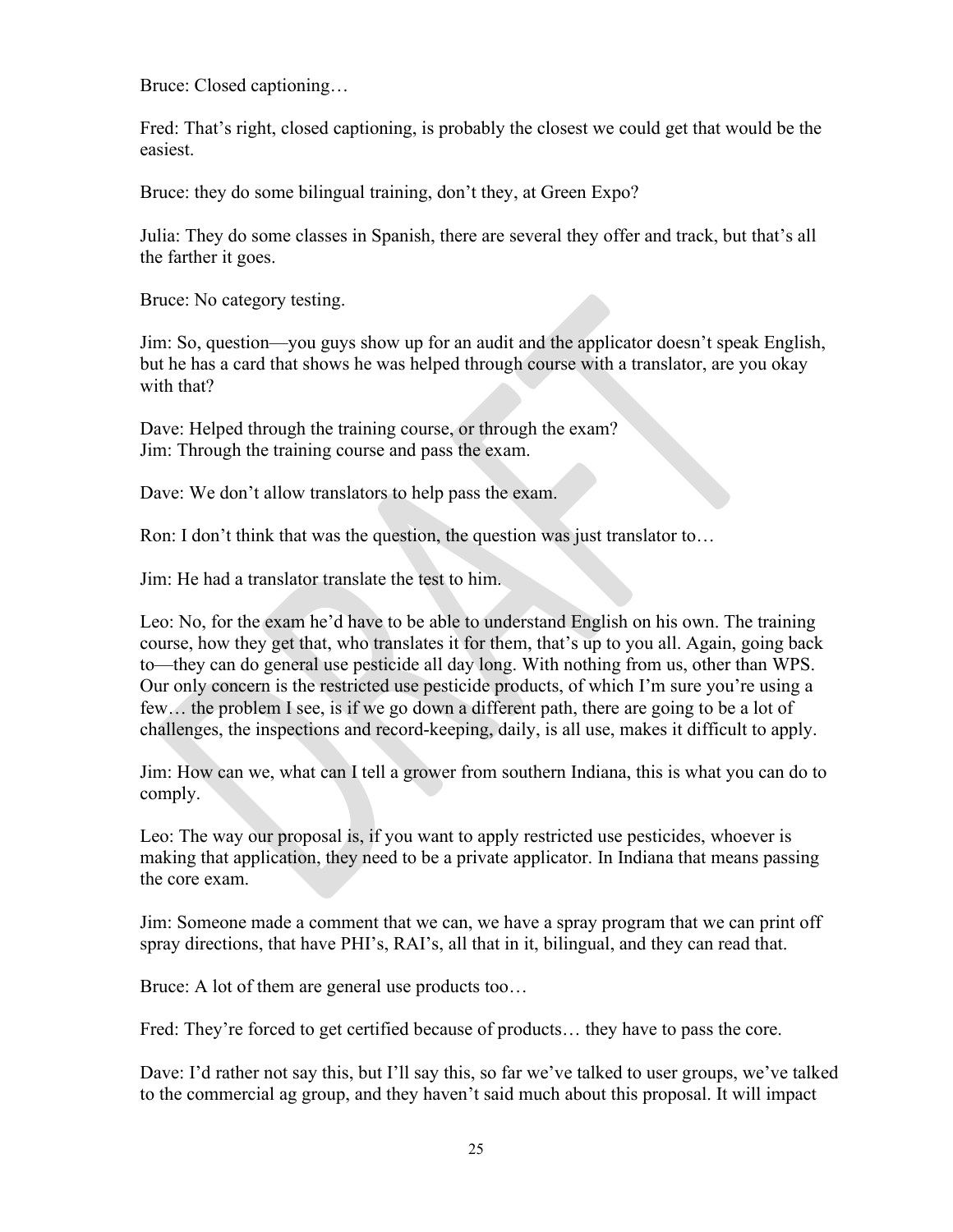them some, but we haven't had any pushback yet. Theoretically, we could treat private applicators and commercial applicators differently, but if we made an accommodation that allows supervision for private applicators, you're going to get a lot of those other regulations from EPA, it will be so complex, us to find you not in compliance with them will not be hard. So rather than relying on a bunch of technical violations for stuff, that maybe are unimportant… regardless, we've got a long way to go on this.

Jim: I'm not trying to take offense to this, I'm just trying to find a way to make it work, to address it, to get through it together to help these farmers and the sprayers.

Dave: Trying to put it into historical context, because our old system was one we were treated all products the same, we were probably more relaxed on supervision than we should have been, now EPA has tightened it up. And that's one reason we want to get the general use users out of that system. Either way we go with this, it's going to hurt to some degree. Unless you just use general use pesticides.

Leo: Off the top of your head, do you know what restricted use pesticides you use?

Jim: I could send you a list.

Bruce: 3A's, Warrior, Command… there's several.

Fred: When these groups come through, do most of them show up at about the same time. Maybe we can do something, get the farmers, get some of the seasoned bilingual applicators, get them to come help with the training.

Ron: I think this is about as much as we can do for now, once we have more information, we can revisit it.

Dave: We don't have any changes to categories at the moment, but do we need to-- Do we need to change category 8?

Ron: That was the question from earlier…

Bruce: I notice that it specifically says "for community-wide mosquito," does NOT include applications made solely to a private residence, so that definition would have to change if you're going to put those guys into category 8, because, section 7, Dave, page three…

Ron: You'd just need to add a few words…

Bruce: Or strike that last sentence…

Julia: That tells you what's changed.

Bruce: Category 8 does not cover that—

Dave: When we wrote the rule, it was to distinguish it from Scott's folks, to say, these people are adequately trained, adequately credentialed. The question is, have things changed—do we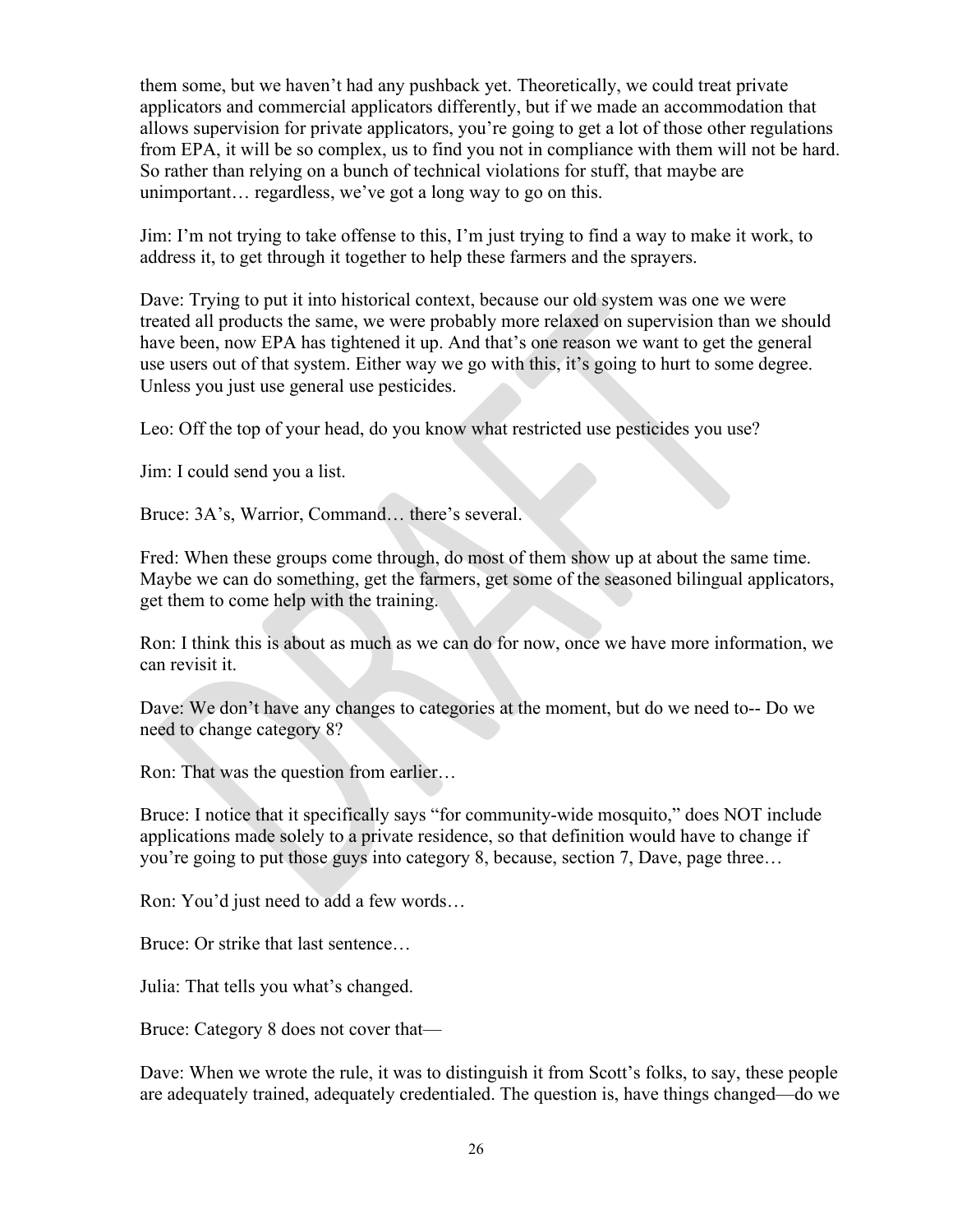need to make anyone who deals with controlling mosquitos, do we need to put them into category 8?

Bruce: Maybe that's a question for that committee.

Julia: If they're dealing with mosquitos… what's the difference?

Ron: What I got from the discussion and also talking with Bob, is that may be the recommendation we make to them.

Fred: In the category 8 training, we focus on mosquitos. Here are the major ones, this is how you sample, this is how you make the decisions, how to communicate the public. Everything is focused on mosquitos. Whereas, in 7a, general pest, we have a paragraph on mosquitos and move on, because we were focused on bedbugs, cockroaches… putting them all in 8, when you spray, how to spray, the droplet size…

Bruce: But that's still going to be different between community wide and private property applications, the training is going to be different.

Fred: I don't know if, I'm going to refer to Leo, if category 8 would then if that training would have an additional piece, about backpack sprayers, about misters, which is the only thing missing from mosquito biology, sampling, larviciding, you're probably doing all of that now… their businesses are expanding…

Bruce: It makes sense to me to make a minor change to the definition here and under other categories as well.

Leo: The reason that sentence, the exemption for a single-family dwelling was in there—was to allow those 7a folks to be able make those applications. Nothing more. Those 7a folks cannot make any application besides single-family dwellings. Most of the folks had 7a anyway and wanted to be able to do those services to their customers. Anyone that's trying to get in the business now—I recommend 8 to anyone who has called about it. You want to do mosquitos? Do category 8. And most of them are. They would much rather be able to focus on what Mosquito Joe is trying to do, as opposed to roaches and rodents.

Fred: I would assume, Dave or Leo, that the question will come up, in terms of Scott's group, probably Bob's group, that I will be grandfathered in—if I already have the 7a, will I get a category 8, will you grandfather me in?

Leo: I would say no for two reasons. One, everything we just said- 7a has nothing to do with 8 anyway and, without question, the new Federal C&T rule, you've got to show that the individual has competency in that category, by virtue of the fact that you're a 7a guy, you have not shown any in competency in mosquito control.

Fred: But we do grandfather people in, isn't that right, in other kinds of activities, right? So when guys are asked, "I already have a 7a, is this going to require for me to get a category 8," the answer is, yes, is that correct? So as you move this forward, so people understand, they may have to take another test.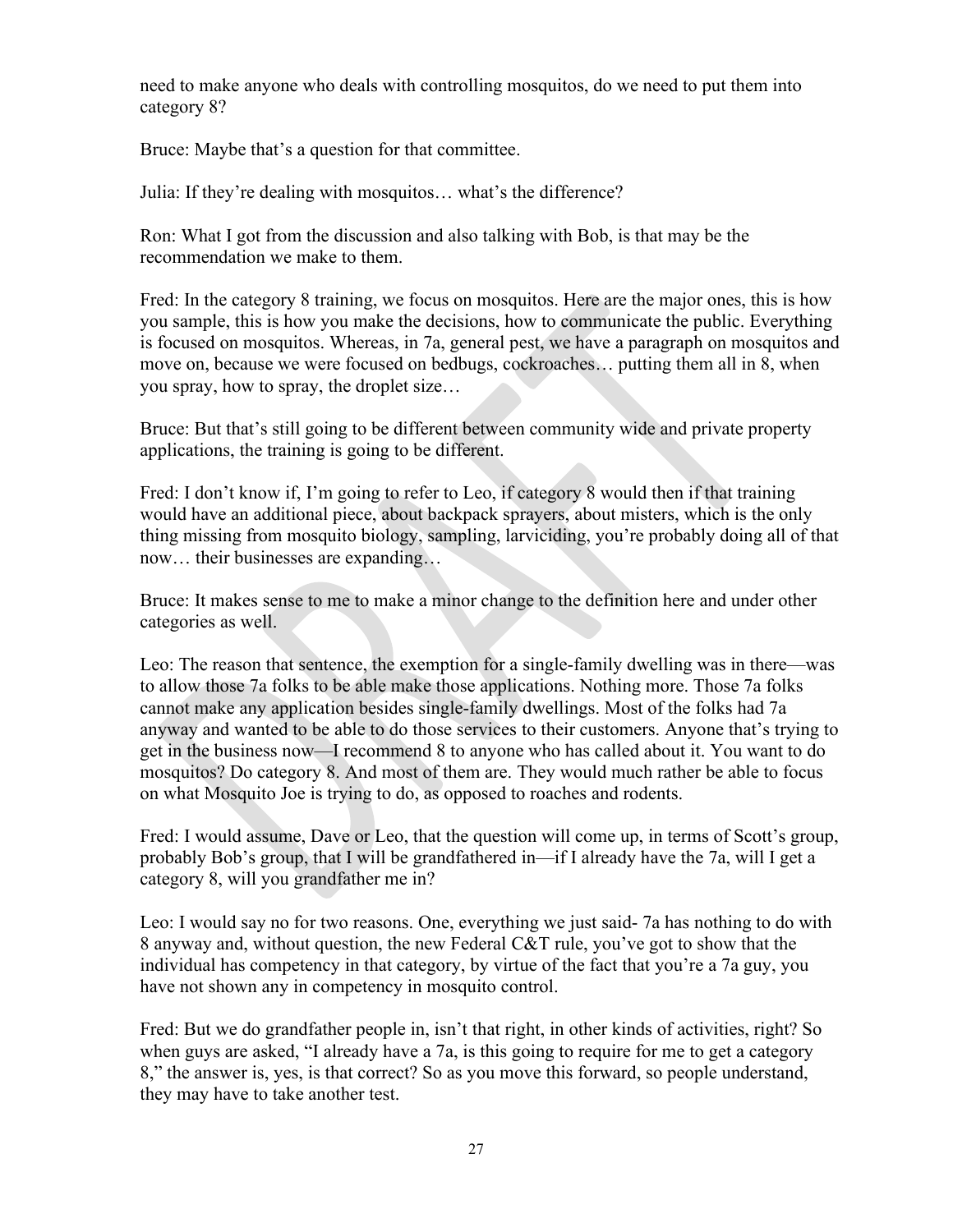Dave: As I hear it now—Scott, do you object?

Scott: If that's the decision of IPMA—as I said, my business is already set up both ways. Professionally, I would see the benefit of knowing mosquito biology and habit, to be able to communicate those things to my customer, or to train my employees to communicate those things, in the case of a registered technician. In that case, I think there is some value to that because there are certain things that I can't do, I can't take care of that dripping tree hole there, that water, or the water dripping from your gutters. There's nothing in the 7a program that addresses anything like that.

Dave: Alright, I'm going to strike it. I'm going to say that if you want to do mosquitos, get a category 8. Anyone who wants to object, show up at the public hearing.

Ron: We've been talking about making a few minor changes, both in the IDEM and in the description for category 8?

Dave: Oh, absolutely, there would be a change in the definition and this requirement...

Ron: I think that a little bit of history is called for here. In our original rules, anyone working for a public health office was exempt from certification and testing, in the old law. But we started having problems, everyone got a truck and started spraying for mosquitos, every municipality, we had a lot of problems and complaints about the people doing it, the lowest person in the rungs out there on the truck. Because of that, we changed the law, we required that these people have some amount of basic testing, some understanding of what they were doing. We tended to be pretty specific when we formulated that original administrative law, I think, to try to get it through. I think making it a little broader is perfectly reasonable and makes a lot sense, given the problems we're seeing now.

Fred: Leo, again, that means Scott would need a category 8, and all of my employees, since they're not restricted products, they can all be registered technicians. Nothing's changed there. Those registered technicians can either take the test or pass the training class when that takes place. Is that correct?

Leo: They'd need to report to a fully certified category 8 person in order to be righteous.

(Audience) So what kind of a time frame are you going to give someone doing business with a 7a to get their 8 before you shut them down? A year? Before you implement this rule? One month?

Dave: We haven't established an effective date for any of these changes. Historically, the way that's been dealt with, you can write it an effective date "you've got six months, you've got a year," to comply and you can do this regulatorily or just by gentleman's agreement. Year one, on all this, sometimes it goes beyond year one, you guys would be doing the compliance assistance in the field, to get people converted over. There's two ways we could go about it, but we have not proposed any effective dates for any of these rule changes- cause there are a lot of things that are gonna change, and the question is how quickly does it need to get done.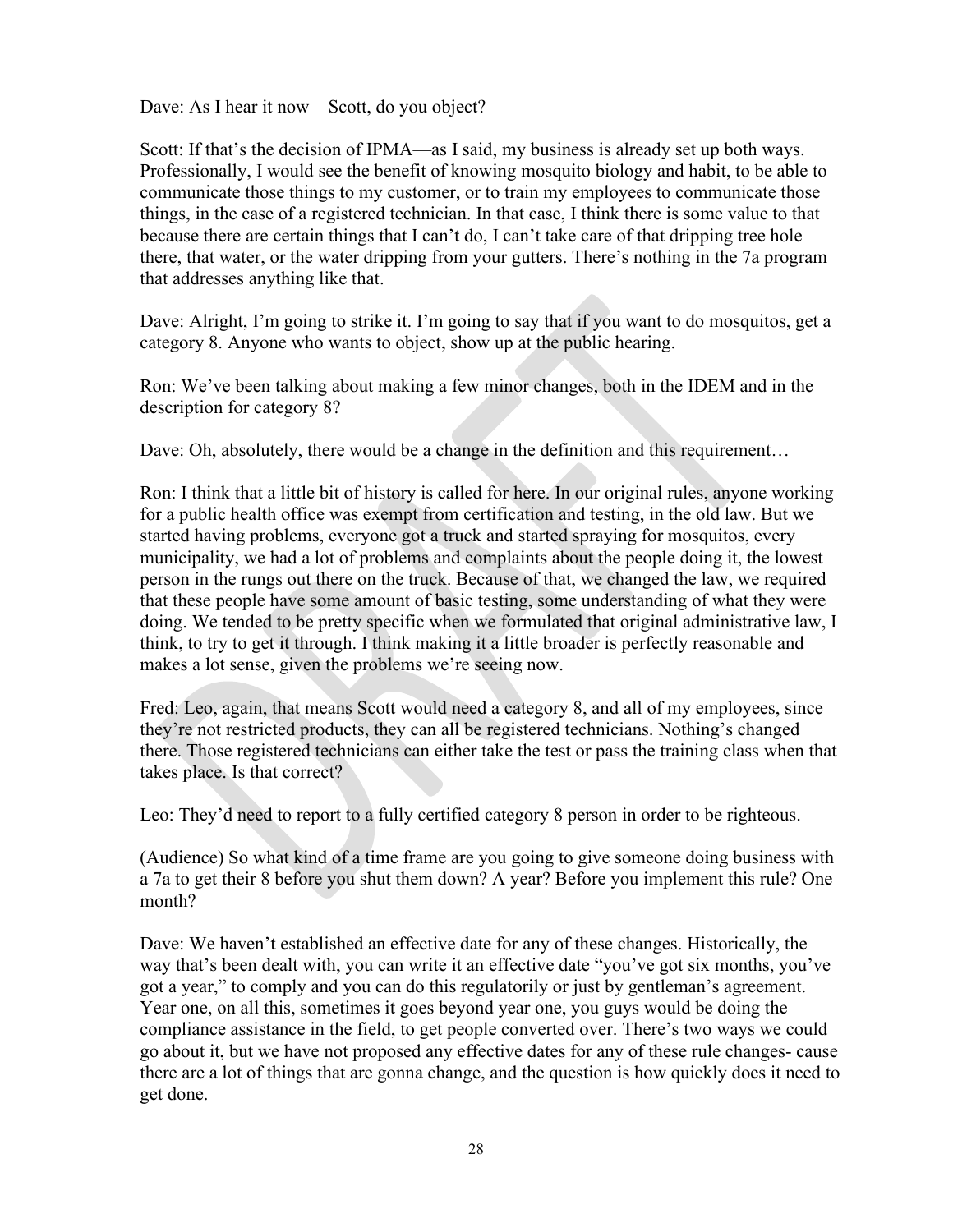Ron: It'll probably take be 8-9 months just to get the rule, so it's probably a matter of years.

Dave: From a policy perspective, historically, whether it's a federal rule that we're responsible for implementing or a state rule that's new, there's always a time period and a compliance assistance period—it's never been a "gotcha" period, we don't think that'd be right. We'd rather give people assistance to bring them into compliance. Now, we can formulate it, put it into the rule, compliance will be effective on this day, but the downside of that is that everyone waits til the last minute to do so—we give you a year, you wait 11 months to take your test. But that's okay, we can do it either way. Okay, other comments on that? Okay, I'll fast forward, since we're short on time. The next thing is to reiterate, we've already discussed supervision, and what changes are being made there. If you look there, you'll see we've stripped down what supervision is going to be required. Keeping in mind, it's been stripped down because we're no longer talking about using restricted use products, we're only concerned with general use products. So you can be using a general use pesticide, you can be a registered technician and supervision is nothing more than having a copy of the label with you at the worksite, you have the ability to contact your supervisor by phone or text, and you have all the equipment required by the product label to be used safely and effectively. If you've got complicated machinery, and you need the instruction booklet to use it, you've provided that to your noncertified applicators, your registered technicians. There is no more site-specific use directions, there is no more minutes away, or anything like that. We're talking only about general use pesticides, so it's been stripped down. No limit on the number—under the current system you can only supervise 10 non-certified people per one certified applicator, we're eliminating that as well. Supervision has been stripped down. Questions or comments about that?

Scott: It says there, direct voice or text communication with the supervisor, but I thought that in the earlier meeting, we were talking about any certified applicator at your business location, not just who would be appointed your supervisor, or could it be, say, a supervisory individual. But I thought it was just going to be any certified applicator operating at that business location.

Dave: Yes, that's the intent, and supervisor could be interpreted to mean that, and that's what we meant, but we need to review that for clarification. The way it is right now, if you're going out today, you need to know who your supervisor is—not that we have three certified people working for us, and I can get a hold of any of the three of them—no, we need to know who's supervising you today. The intent was, yes, thank you for that, we will make that clear. Other questions or comments? We've got tons of stuff… again, we've already talked about how you become a registered technician, you pass the core exam or you attend one of Fred's trainings. Let's see there's more than that… financial responsibility, no proposed changes to that, record keeping, there are some changes to that and we need some input. Right now the only folks required to keep records are the folks that use restricted use pesticides, people who make applications to golf course, termiticide applicators, and people who make applications in schools. Everybody else, if all you're using is general use pesticides, you don't have to keep records. Our suggestion is that, if you are regulated by this set of rules, meaning you're one of those user groups that needs to be certified, we believe you should be keeping application records for those uses. That's a change. I'm interested in feedback on that. And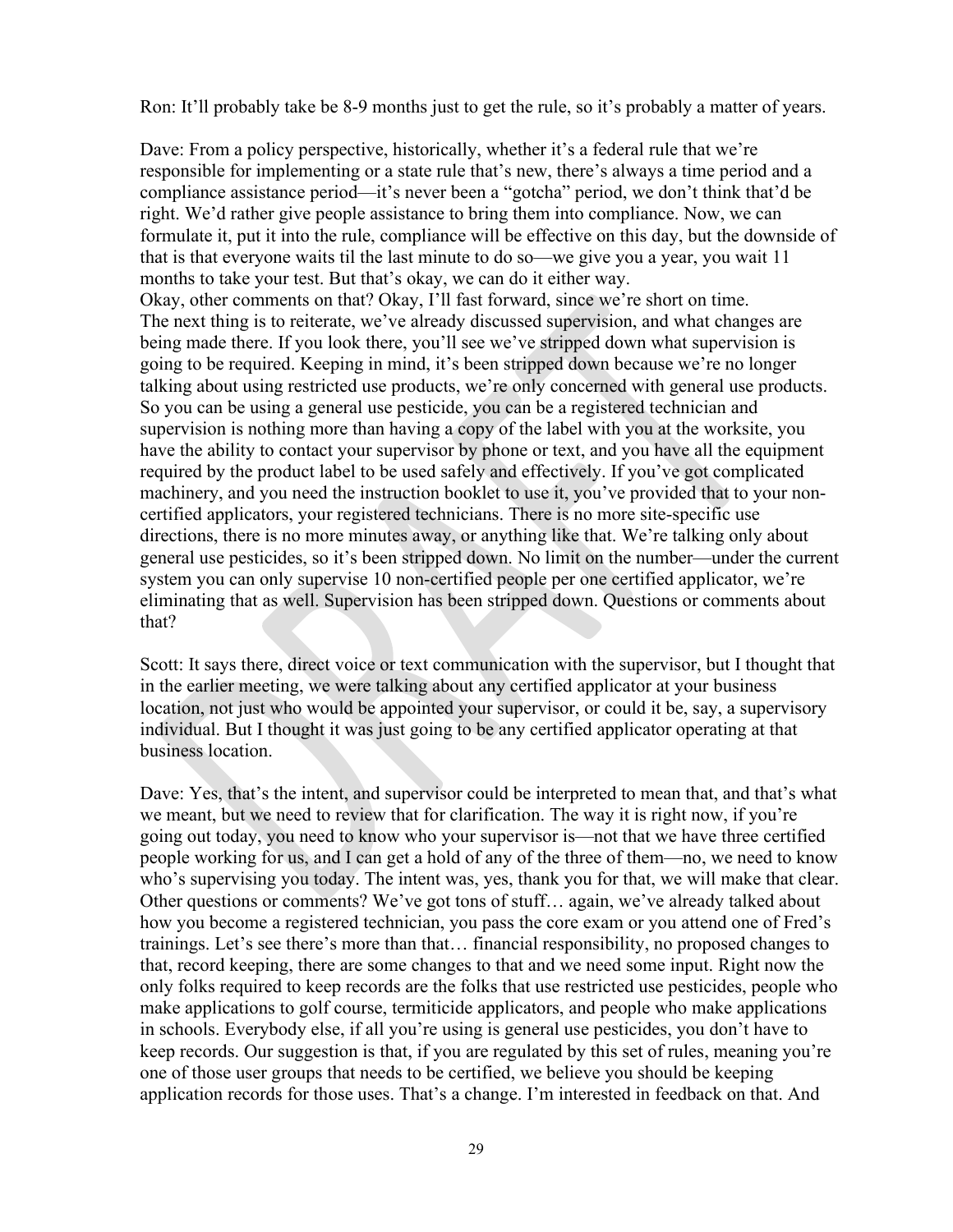we're also proposing, we have to expand what records are being kept—our hand is being forced by the federal regulations and some of the things have been added to certification number, things such as that. The other biggest addition is start and stop time of your application and wind speed and direction, for outside applicators. That's new. Even though it's not a requirement now for restricted use record keeping, we are dead in the water if we can't document that in drift investigations today. Fortunately, most people in the ag industry keep those kinds of records, even though they're not required to keep those kinds of records, but we stand little chance of doing meaningful investigations without access to that information, so that's one reason. As we discussed today, when we're talking about outdoor mosquito adulticiding, wind direction is going to come into play in some of those investigations, without a doubt, in assessing where'd it come from, who might be responsible for it. So for outdoor applications, for right of way applications, trying to figure out, did the application for the right of way impact this farmer over here, we think it's a requirement. In addition we think…Yes, Scott?

Scott: Windspeed has been brought up before the board before, with complications from dicamba and everything else. So, in an urban environment, where there's going to be a lot of funneling, the information that I get from the app on my phone is going to be a lot different than actual field conditions. So what is going to be the acceptable data then? I think we have to define what we're going to call acceptable, concerning wind data.

Julia: I completely agree with you, given all this stuff we've talked about with dicamba.

Dave: You're suggesting regulating where the information comes from or how it's collected?

Scott: Yeah, we have to take wind direction and speed from one side, and how are we doing that? For a large application site, I walk around the side of the building and that could change.

Julia: Yeah, what's fair?

Scott: Is it acceptable for me to just pull something from the phone, so at least you know I'm looking? What am I going to be held accountable for?

Dave: Fair point, how about "to be determined?"

Scott: I agree. It's probably time we should determine.

Dave: There is no standard, even though we've asked ag applicators for 40 years, what was the wind speed on this date, at the time of your application, we get a response… and dicamba really shone a spotlight on this, it's all over the board. This anemometer that I've never calibrated in 40 years, here's the app, which is an algorithm that uses information from several different sites, puts it together, and estimates what it was for your particular location on that date—it's all over the board. I'm not aware of any other states that have clarified where you should get your data, acceptable sources of that data. It's an important, fair question. We can probably start with, is it a fair thing to ask, even though we don't know how you're going to collect it yet?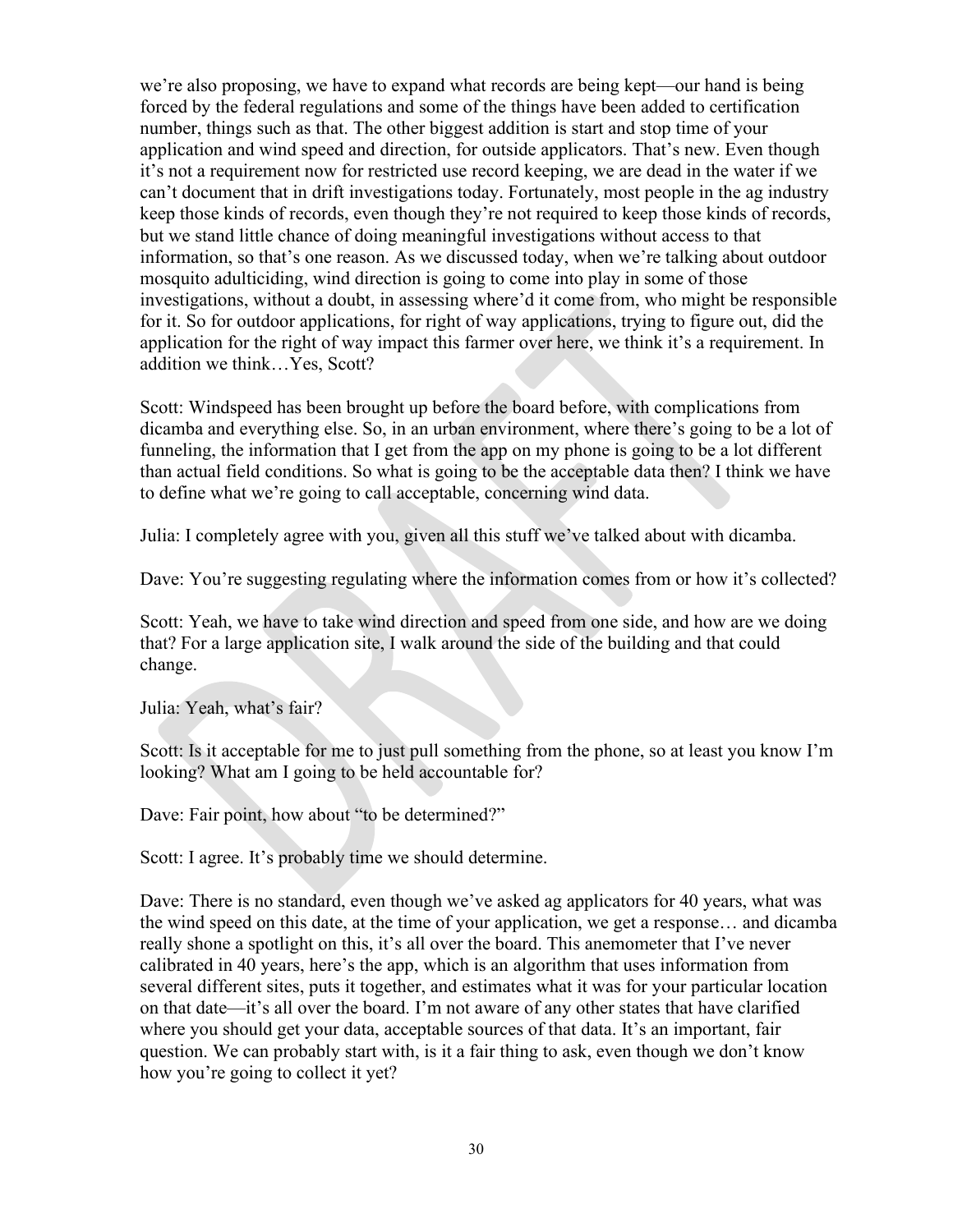Fred: Or how reliable is it. I mean, I'm in the field and the wind turns, it just turns—I understand you need it, Dave, but it's so unpredictable.

Dave: The difference I see, Fred, is if you require it be kept in the records, you've gotta put something in the record before…

Fred: If you require it…

Dave: You'll never know when a complaint's going to be filed. If we ask, a month later, when we get the complaint, they're probably making it up on that day. Maybe they go back and look, maybe they do take that measurement, they did check the newspaper or local news station or their own methodology, we have no confidence that it's always unmanipulated data.

Ron: One possible solution, then, would be requiring wind speed and direction and the source of that information, whatever it was, at the time that they took it. So if they have an anemometer, they can use that, or they took if from local new—but at least it would show one thing—that they bothered to check. And I think a lot of it is, did they even bother to check, did they bother to see what the windspeed and direction was, and given that we don't really have a specific way we can require, that seems like a fair request.

Scott: It at least demonstrates a situational awareness.

Julia: Are there standards on these products? I don't understand why we're looking at this—I mean, on dicamba there are very specific use directions/restrictions… but if there are not real restrictions on these, can't do it when the wind is more than 10 miles per hour, then I'm not sure why we're requiring this?

Fred: There's nothing on it, most of the time there's nothing like that on the labels…

Dave: This is coming, directly extracted from a dicamba label, I hate to say that, but EPA, overnight, decided, "you've gotta keep records when you apply dicamba. You've gotta have your start time, your stop time, wind direction and wind speed," EPA already did that with no further explanation. So we struggled from then til now, answering that question, is there a good way to measure that stuff, and I hate to take things out of context—it's all the evidence together that makes a determination, it's never just wind direction or wind speed, or "the label says not to apply in winds greater than 10 miles per hour, we found a source that said it was 11 miles per hour that day, so gotcha" but there's no evidence that it moved off target that's never the situation. We're just trying to standardize some stuff, you've gotta keep wind data—point well taken, in an urban environment, the wind acts differently—and if we need to adjust something to address that, so be it. Bottom line, we're suggesting that record keeping be expanded as a requirement to include applications made by any credentialed group that we've talked about today.

Scott: In an urban environment, you've also got a lot of bait use, granules, for which that could really be useful.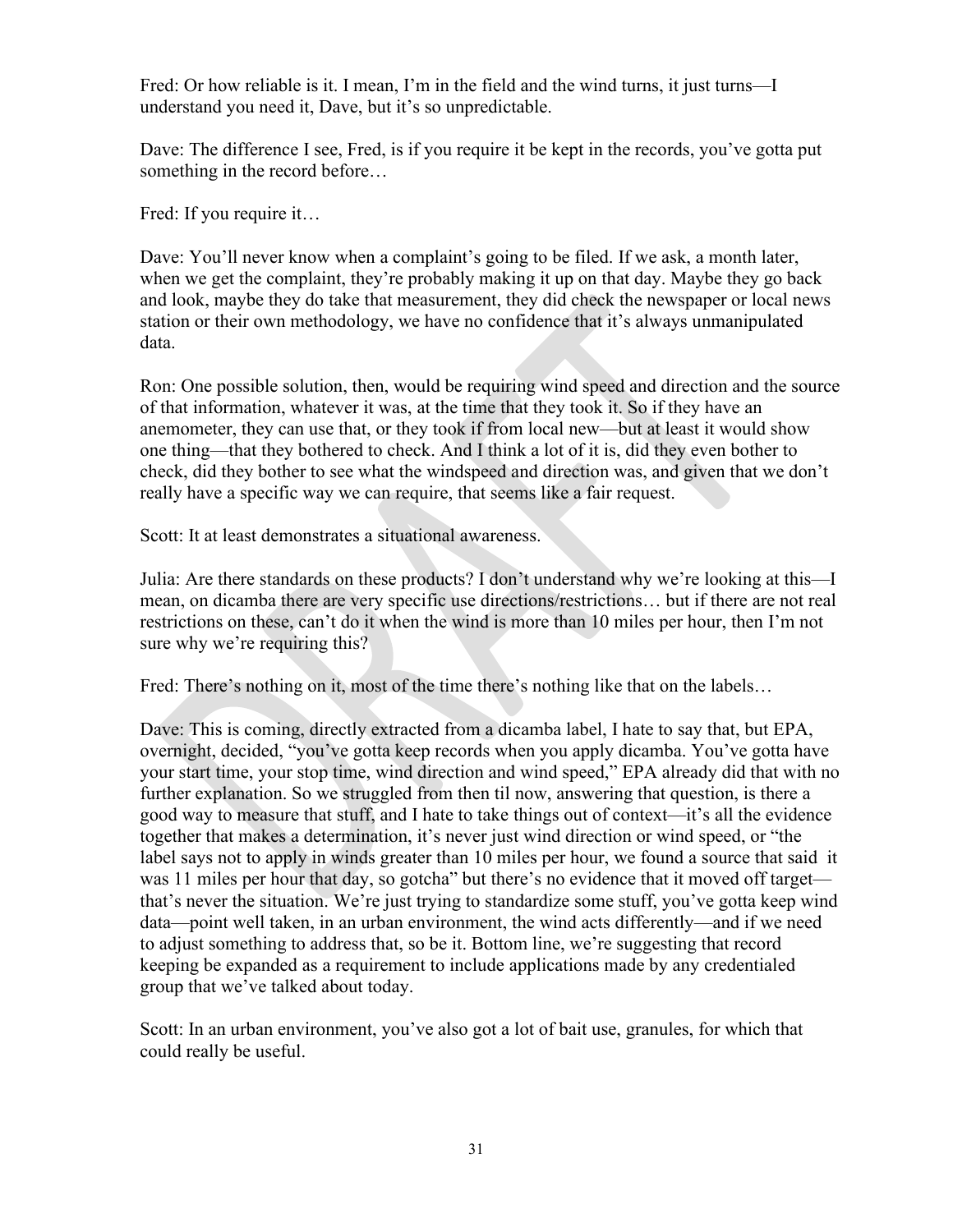Lee Green: That's my question—could we add some language—for instance, if you're applying a charcoal briquette to catch basins, I don't care if it's a hurricane. But you don't want it to be in record keeping violation.

Dave: Absolutely.

Bob: Aaron, we've done this for dicamba, how well do people who try for wind speed and direction, overall, are they doing a good job with it?

Aaron Kreider (OISC Investigator): Yeah, I think so. If they don't answer that question, its' a violation in itself. So they have to answer, either with a number or a "not applicable" or an "I don't know." I give them a spiel, I tell them I'm going to send you this questionnaire, there's a lot of questions on it, answer in as much detail as possible, do not leave anything blank. Very rarely do I get anything back blank, there might be some where they looked it up that day, but actually quite a few farmers, surprisingly, that have anemometers, and they'll send me a picture of their anemometer. So they're coming around, and some of the new equipment has it right on board.

Jim: Yeah, there are programs that have all that data, automatically pulls it, you guys okay with that for the investigations?

Dave: The answer is yes; we're not proposing any form. Our belief is that, now, there are electronic systems, you're collecting the information for your own reasons, you've got it, and you can dump that to us, that's okay. It doesn't have to be on a special form, it's just as long as you include these ten items in your report, that's all we care about. However you want to keep it. We're going to be okay with that. In my mind, the biggest question for this part of the discussion, and we're sort of at the end of this rule on it, is "do we apply this record keeping requirement for all credentialled folks," assuming we do address those differences in user groups, it doesn't make sense for baits or moles or stuff that can't blow or are not impacted by wind direction and speed, are we okay extending this record keeping requirement to all of those user groups? Some states have already done that—if you're licensed, you're keeping records.

I hear no objection, so I say that's a resounding approval.

Scott: If you can work it out, there's a lot of technical…

Dave: Yes, I think we can address that. Ron, this group is free to do whatever they want, we're not going to be able to touch that second group of rules today, we've identified some things that we need to try to address before moving forward on this. I've made notes to incorporate those things and develop another draft, so we're probably not going to move forward on this until the next meeting.

Ron: Everyone okay with putting in the revisions that were suggested today and then saving the second rule for next meeting?

Bob: I'm fine with that. Is that meeting on the books? Ron: No, that's the next thing on the agenda. ... Okay, Wednesday, November  $17<sup>h</sup>$